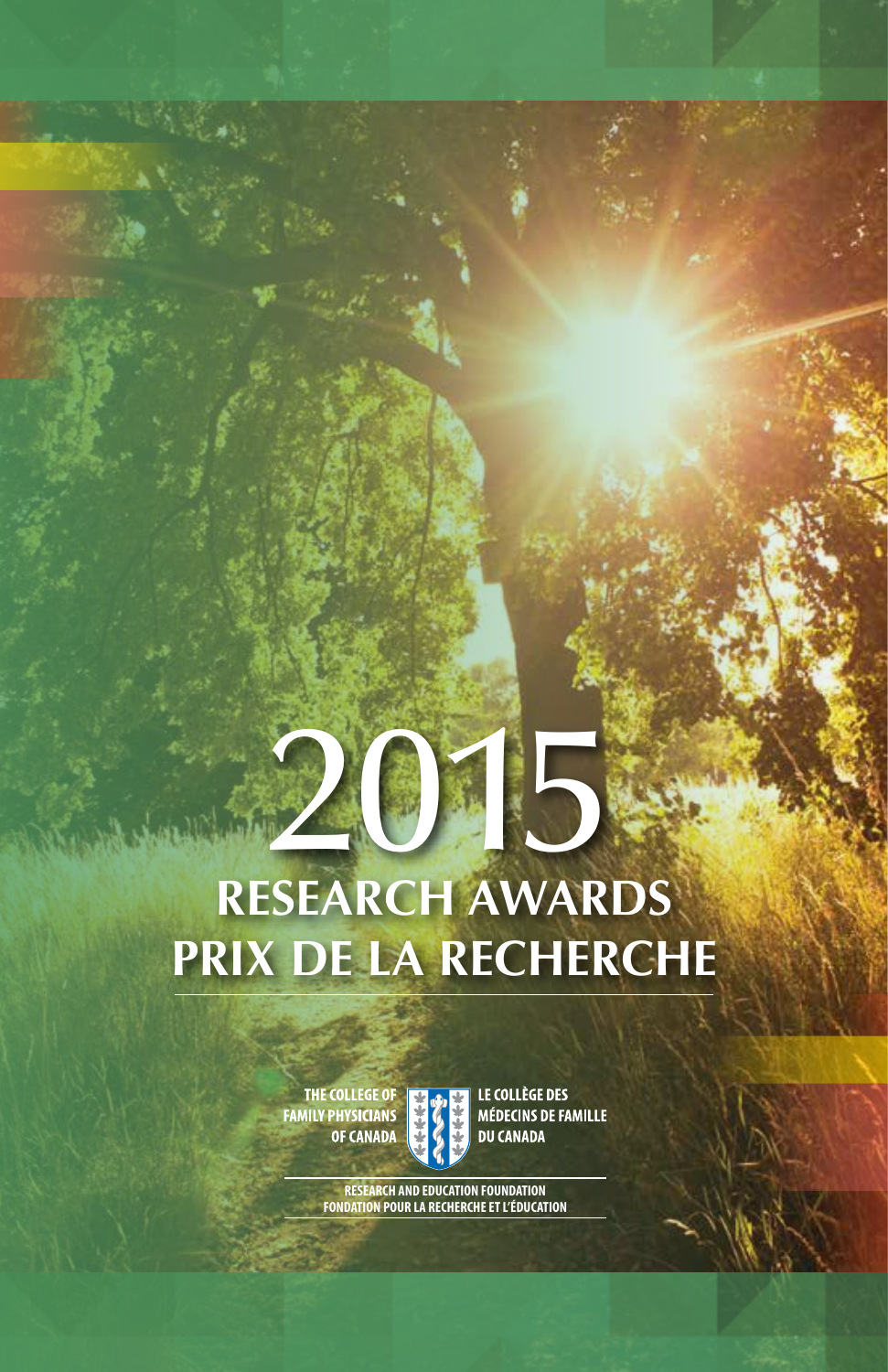*© The College of Family Physicians of Canada 2015 All rights reserved.* 

*© Le Collège des médecins de famille du Canada 2015*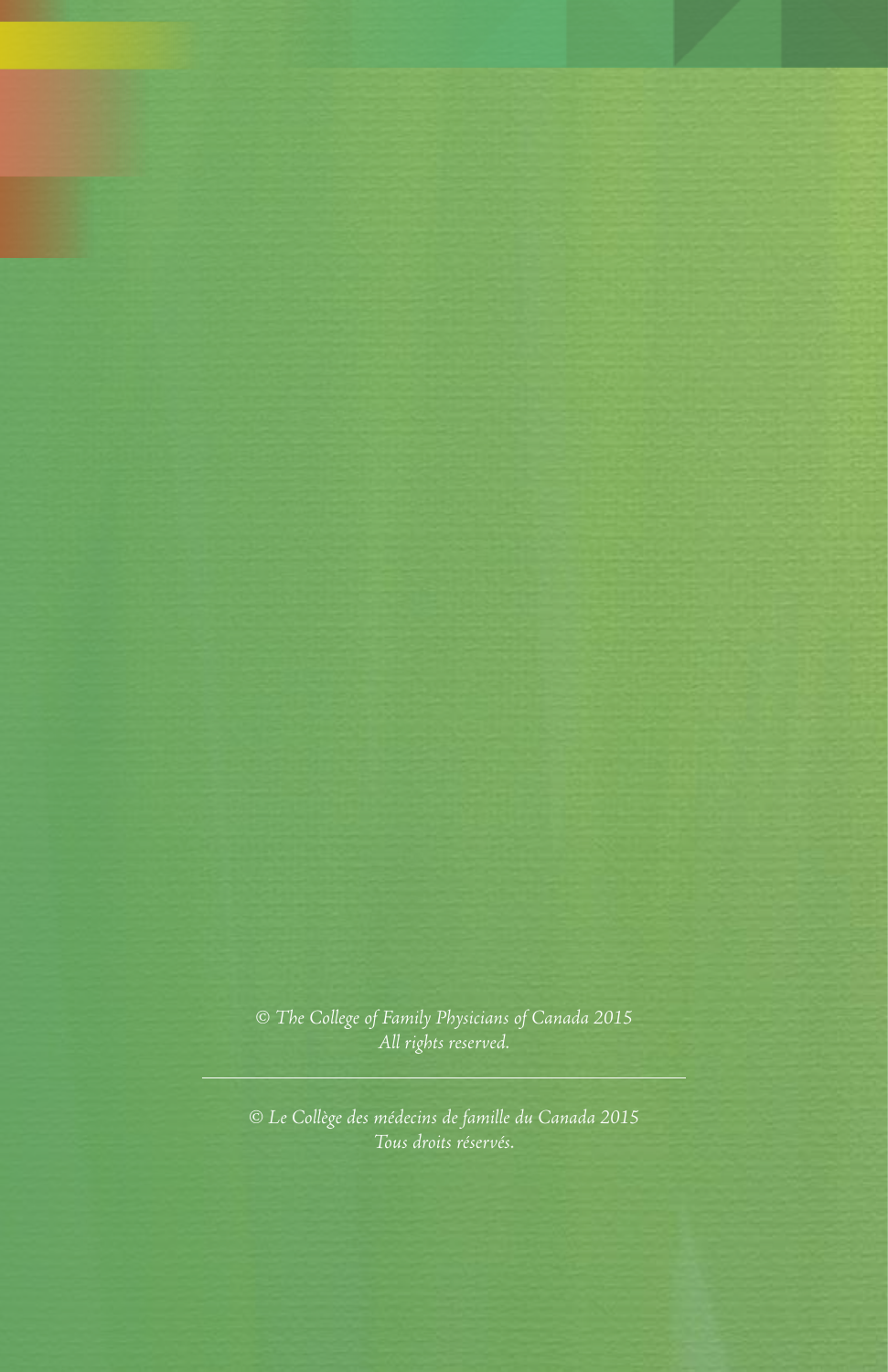## **Contents / Sommaire**

- 2 **Family Medicine Researcher of the Year Award Prix du chercheur de l'année en médecine familiale**
- 6 **CFPC Outstanding Family Medicine Research Article Prix du CMFC pour un article exceptionnel de recherche en médecine familiale**
- 8 *Canadian Family Physician* **Best Original Research Article Prix du** *Médecin de famille canadien* **pour le meilleur article de recherche originale**
- 10 **Research Awards for Family Medicine Residents Prix de recherche pour les résidents de médecine familiale**
- 12 **CFPC Lifetime Achievement Awards in Family Medicine Research Prix du CMFC pour l'ensemble des réalisations dans la recherche en médecine familiale**
- 20 **Family Medicine Resident Awards for Scholarly Achievement Prix d'érudition pour les résidents en médecine familiale**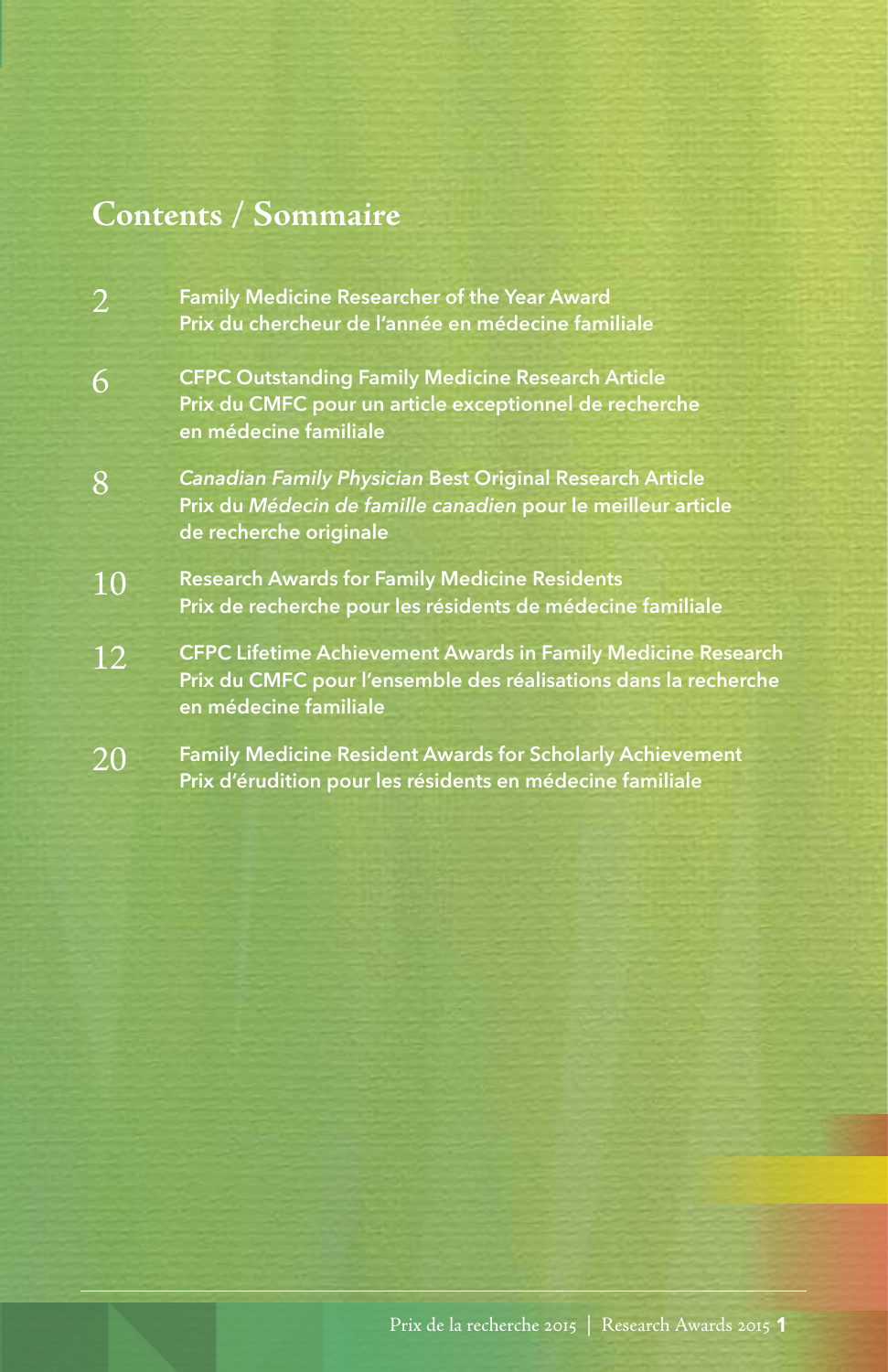### Family Medicine Researcher of the Year Award

### *Supported by the CFPC's Research and Education Foundation*

This award recognizes a family medicine researcher and member of the College of Family Physicians of Canada (CFPC) who has made original contributions to research and knowledge building for family medicine in Canada. The contribution may encompass any aspect of family medicine research, from clinical to health services to education.

This award has been designed to honour a family medicine researcher who has been a pivotal force in the definition, development, and dissemination of concepts central to the discipline of family medicine.

### Prix du chercheur de l'année en médecine familiale

*Soutenu par la Fondation pour la recherche et l'éducation du CMFC* 

Ce prix reconnaît un chercheur en médicine familiale, membre du College des médecins de famille du Canada (CMFC), pour ses contributions originales à la recherche et à l'acquisition des connaissances en médecine familiale au Canada. La contribution peut couvrir tout aspect de la recherche en médecine familiale, que ce soit sur le plan clinique, pédagogique ou des services de santé.

Ce prix honore un chercheur en médecine familiale qui a joué un rôle clé dans la définition, le développement et la dissémination de concepts importants pour la discipline de la médecine familiale.

### Previous Recipients/Anciens récipiendaires

- **2014** Dr Michel Labrecque
- **2013** Dr Janusz Kaczorowski
- **2012** Dr Marshall Godwin
- **2011** Dre France Légaré
- **2010** Dr Richard Birtwhistle
- **2009** Dr Stefan Grzybowski
- **2008** Dr Ann Macaulay
- **2007** Dr Moira Stewart
- **2006** Dr William Hogg
- **2005** Dr Rick Glazier
- **2004** Dr Michael Klein
- **2003** Dr Ian McWhinney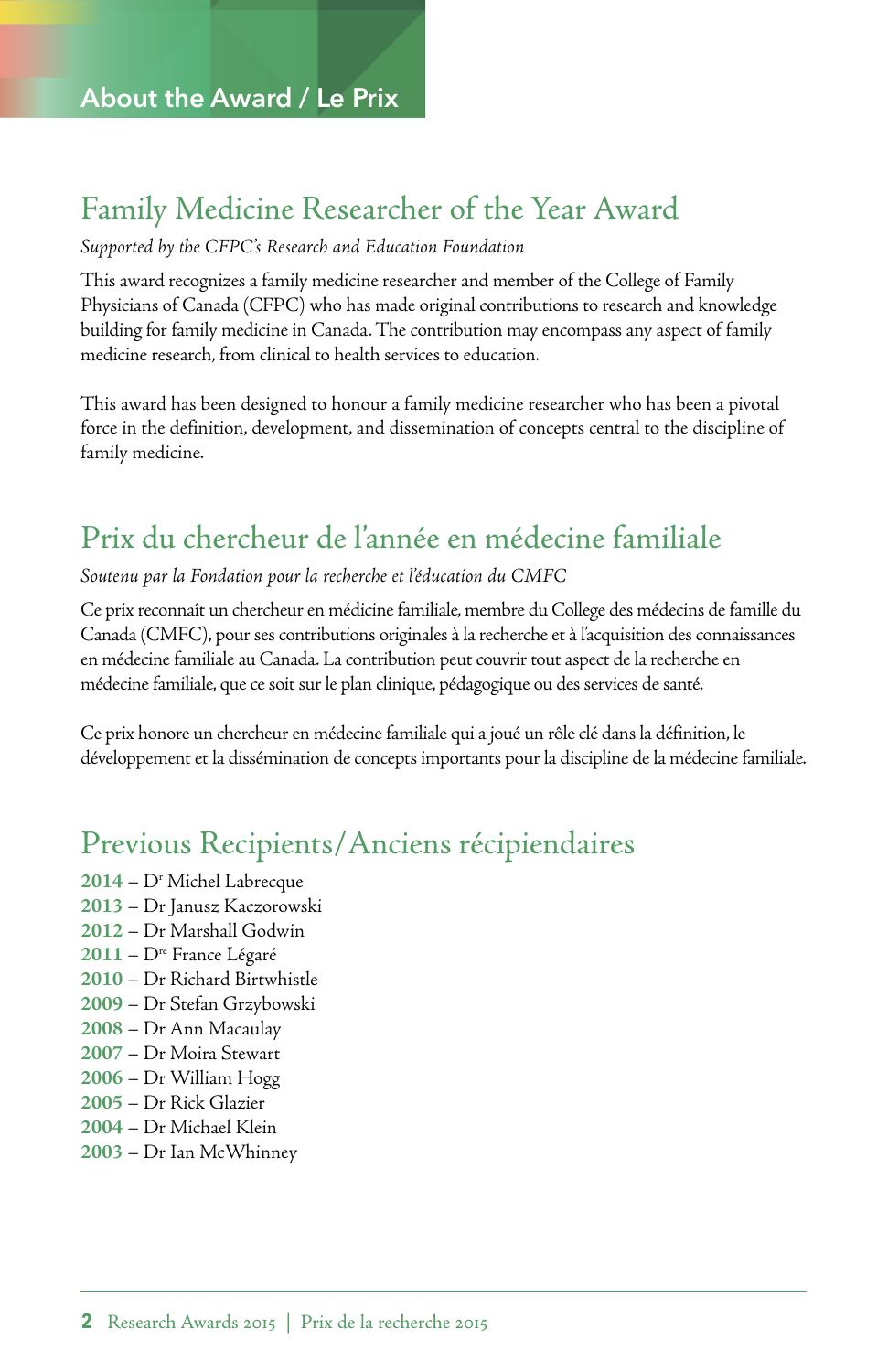## **Family Medicine Researcher of the Year Award Prix du chercheur de l'année en médecine familiale**



### Ross Upshur, MD, MSc, MA, FRCPC

**I** cannot say that I ever expected to be a researcher in health sciences, let alone ever be named "Family Medicine Researcher of the Year." It is really a great honour. I am grateful and humbled to be chosen as I know how cannot say that I ever expected to be a researcher in health sciences, let alone ever be named "Family Medicine Researcher of the Year." It is really a great honour. I am grateful and humbled to even more deserving of this award.

My own personal journey is perhaps too tedious to recount here, but suffice to say my path to medicine was non-linear and my upbringing atypical. For a variety of reasons our family moved a lot when I was a child, and so I learned to adapt quickly to new situations, but also found myself on my own. Fortunately, I loved to read and so embarked on reading encyclopedias from A to Z and thus fell in love with the idea of knowledge and its creation.

I have had the great fortune of superb teachers and mentors throughout my life, starting in high school and then in university. Giving thanks to teachers and mentors is very important to me. One cannot start a research career without adequate training, mentorship, and inspiration. Tom Dickens at Kelvin High School in Winnipeg, Professor Brian Keenan in the Department of Philosophy at the University of Winnipeg, and Professor Albert Fell, Department of Philosophy at Queen's University, merit special mention. Drs David Sackett (clinical epidemiology) and Christopher Patterson (geriatrics) fueled my interest in medical research when I entered medicine.

 sets that I was able to learn from, and then I adapted my research. Thus, I have always been inquisitive. I am interested in how multiple disciplines bring sense to the world. I spent a lot of time in various research units during my research training: The McMaster Institute of Environment and Health then led by Professor John Eyles exposed me to ecological approaches to health and disease, the importance of the environment and place in shaping health, as well as the essential nature of social science approaches in health research. The Joint Centre for Bioethics, then led by Dr Peter Singer, allowed me to develop networks and explore research in methods relating to ethical analysis. The Institute for Clinical Evaluative Sciences, with Drs David Naylor and Vivek Goel, permitted me the opportunity to learn health services methodologies and work with large data sets. Each institution had faculty with wide-ranging skill I ended up as a methodological pluralist.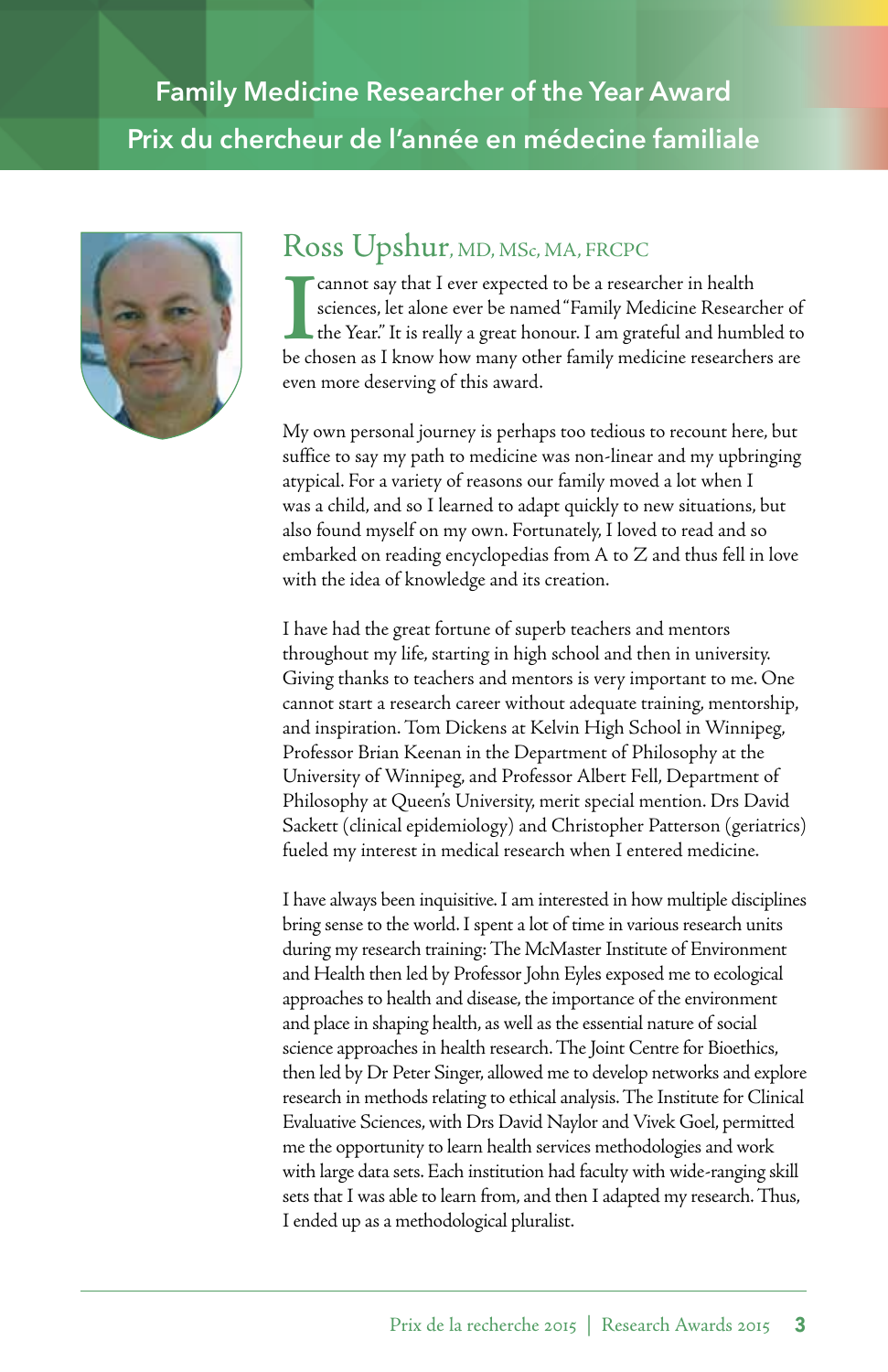The most important element in my research has been clinical practice. I started as a rural family physician. Every patient encounter in family practice, even the most mundane, has an unanswered question or element of uncertainty to it.

 I owe special thanks to the chairs of the Department of Family and Community Medicine at the University of Toronto (Drs Walt Rosser, Louise Nasmith, and Lynn Wilson) for supporting me. Particular thanks goes to Dr Rosser for backing me as a research scholar when I first joined the department. One last person deserves special thanks: the late Dr Jim Ruderman. Jim was the Chief of the Department of Family and Community Medicine at Sunnybrook Health Sciences Centre who unfailingly encouraged me and supported the research program we built through the Primary Care Research Unit. He was a mentor par excellence!

I am committed to using research to improve our understanding of health and disease and to provide better care for patients. My current research focuses on understanding the complexities associated with aging and multi-morbidity. As I have argued for some time, these issues will be the defining challenge for health systems in the early 21st century and one family medicine is uniquely poised to address.

My other inspiration to continue research is working with inspired colleagues. Most of my research involves working with teams from a variety of disciplines and backgrounds. But I would be remiss if I did not mention the core of the team that has worked with me for over a decade: Shawn Tracy, Jason Nie, Li Wang, and Rahim Moineddin. They have been instrumental in building and sustaining a productive program of research and my gratitude to them is immense.

Finally, one needs an understanding family to succeed in research. My wife, Kim Echlin, supports and encourages me in my oft-quirky research pursuits. She deeply understands the passion and drive needed for research and shares with me an active life of the mind. My daughters, Sara and Olivia, deserve special commendation for forbearance!

**J** amais je ne me serais imaginé chercheur en sciences de la santé, et encore moins « chercheur de l'année en médecine familiale ». C'est vraiment un grand honneur. Je suis reconnaissant et ému d'avoir été choisi, car je sais combien d'autres chercheurs en médecine familiale méritent encore plus ce prix que moi.

Mon cheminement personnel est peut-être trop fastidieux pour que je vous le raconte ici, mais je me contenterai de dire que mon parcours vers la médecine n'a pas été linéaire et que je n'ai pas eu une enfance typique. Pour différentes raisons, ma famille a beaucoup déménagé quand j'étais jeune; j'ai donc appris à m'adapter rapidement à de nouvelles situations, mais j'ai aussi été souvent seul. Heureusement, j'adorais lire, alors j'ai lu des encyclopédies de A à Z, et je suis tombé amoureux du savoir et de sa création.

 Winnipeg, le professeur Brian Keenan du Département de philosophie, à l'Université de Winnipeg, J'ai eu la chance incroyable d'avoir d'excellents professeurs et mentors dans ma vie, dès le secondaire, puis à l'université. Je tiens donc fermement à remercier mes professeurs et mes mentors. On ne peut entreprendre une carrière en recherche sans formation adéquate, de bons mentors et une source d'inspiration. J'aimerais souligner particulièrement Tom Dickens, de l'École secondaire Kelvin, à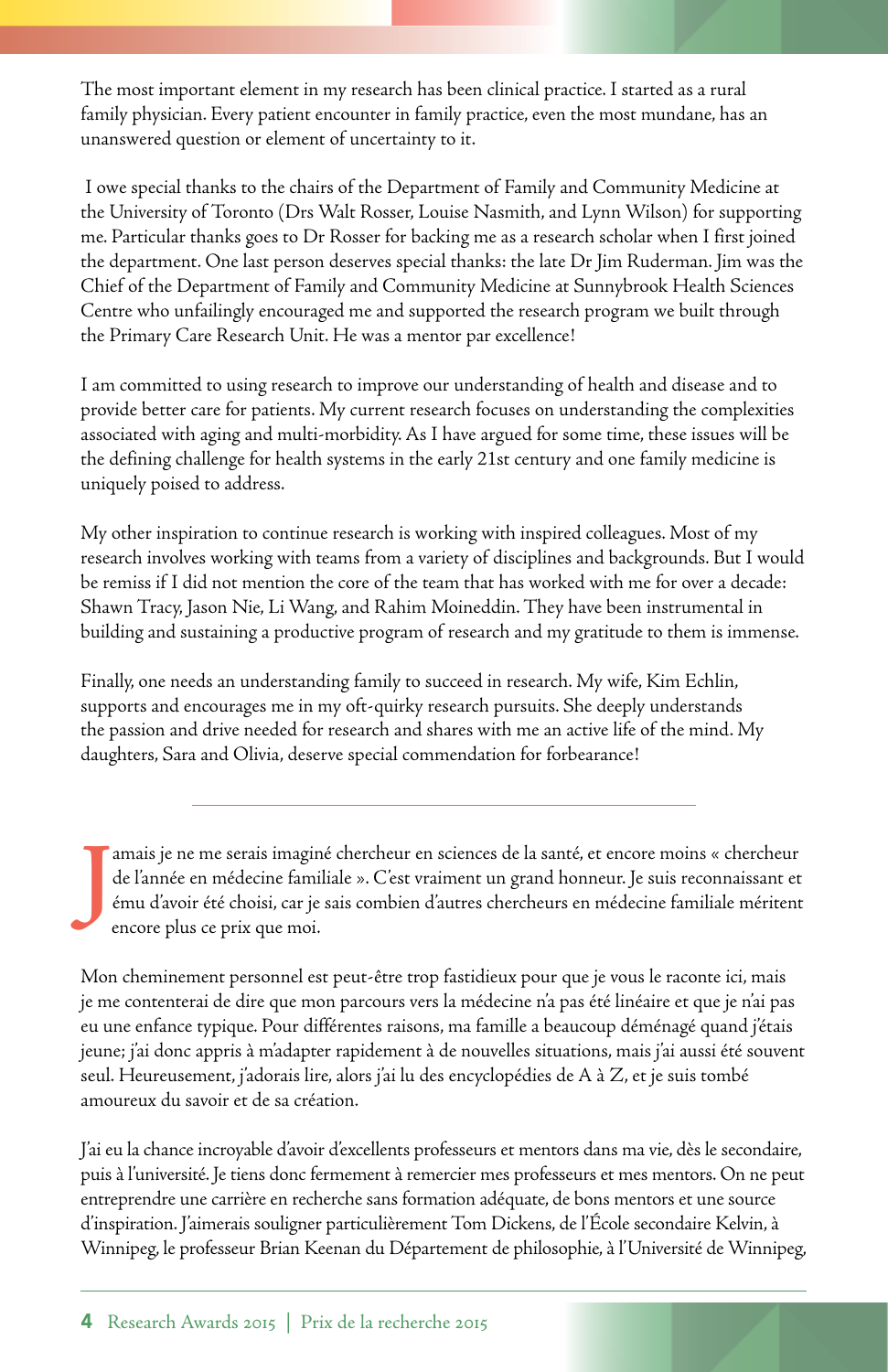et le professeur Albert Fell, du Département de philosophie à l'Université Queen's. Les D<sup>rs</sup> David Sackett (épidémiologie clinique) et Christopher Patterson (gériatrie) ont attisé mon intérêt pour la recherche médicale dès le début de mes études en médecine.

J'ai toujours été curieux de tout. Je veux savoir comment plusieurs disciplines donnent un sens à notre monde. J'ai passé beaucoup de temps dans des unités de recherche pendant ma formation en recherche : le *McMaster Institute of Environment and Health*, dirigé, à l'époque, par le professeur John Eyles, m'a permis de connaître des approches écologiques à la santé et à la maladie, l'importance de l'environnement et sa place dans l'état de la santé, ainsi que la nature essentielle des approches des sciences sociales dans la recherche en santé. Le *Joint Centre for*  Bioethics, sous la direction du D<sup>r</sup> Peter Singer, m'a permis de développer un réseau et d'explorer la recherche en utilisant des méthodes liées à l'analyse éthique. À l'Institut de recherche en services de santé, avec les Drs Naylor et Vivek Goel, j'ai découvert des méthodologies propres aux services de santé et j'ai travaillé avec de grands ensembles de données. Les membres de la faculté de chaque institution possédaient un large éventail de compétences; j'ai beaucoup appris d'eux, puis j'ai adapté ma recherche. C'est ainsi que j'ai fini par regrouper plusieurs méthodologies.

La pratique clinique a été l'élément le plus important de ma recherche. J'ai commencé ma carrière comme médecin de famille en milieu rural. En médecine familiale, chaque patient, même le plus banal, représente une question à résoudre ou un élément d'incertitude lié à cette question.

 Je tiens à remercier particulièrement les directeurs du Département de médecine familiale et communautaire de l'Université de Toronto (D*r* Walt Rosser, Dre Louise Nasmith et Dre Lynn Wilson) pour leur soutien, ainsi que le D*r* Rosser pour m'avoir soutenu en tant que chercheurboursier quand je me suis joint au département. Il y a une dernière personne que je tiens à remercier : feu D*<sup>r</sup>* Jim Ruderman, chef du Département de médecine familiale et communautaire aux Centres des sciences de la santé Sunnybrook. Il m'a toujours encouragé et a appuyé le programme de recherche que nous avons mis sur pied par l'intermédiaire de l'unité de recherche en soins primaires. Il a été un mentor par excellence!

Je suis déterminé à utiliser la recherche afin d'améliorer notre compréhension de la santé et de la maladie et d'offrir de meilleurs soins aux patients. Mes recherches actuelles sont axées sur les complexités associées à la vieillesse at aux multimorbidités. Comme je le réitère depuis longtemps, ces enjeux représentent les défis qui définiront les systèmes de santé en ce début de 21<sup>e</sup> siècle, et la médecine familiale est particulièrement bien placée pour les relever.

Travailler avec des collègues passionnés m'a poussé à poursuivre mes recherches. La majeure partie de mes recherches demande une collaboration d'équipes composées de membres provenant de diverses disciplines et divers milieux. Je m'en voudrais de ne pas mentionner le noyau de l'équipe avec laquelle je travaille depuis plus de dix ans : Shawn Tracy, Jason Nie, Li Wang et Rahim Moineddin. Ils ont joué un rôle déterminant dans l'élaboration et le soutien d'un programme de recherche productif, et je leur en suis immensément reconnaissant.

Enfin, pour réussir, un chercheur doit avoir le soutien de sa famille. Ma conjointe, Kim Echlin, m'appuie et m'encourage dans mes projets de recherche qui parfois pourraient paraître étranges. Elle comprend tout à fait la passion et la détermination nécessaires en recherche et nous partageons une vie intellectuelle riche. Mes filles, Sara et Olivia, méritent des éloges pour leur tolérance!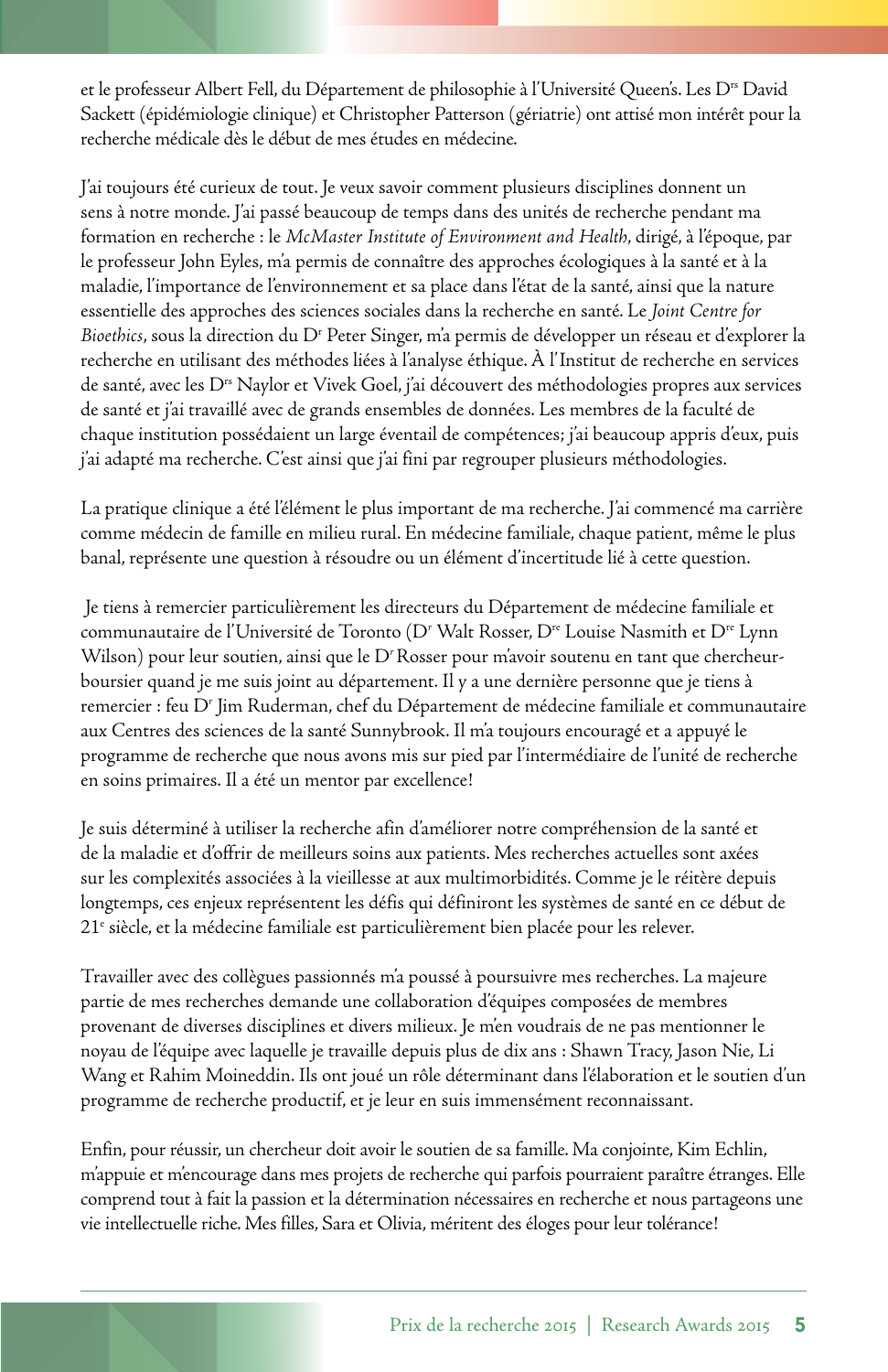### CFPC Outstanding Family Medicine Research Article

### *Supported by the CFPC's Research and Education Foundation*

This award recognizes the best research article published in a national or international journal during the preceding year that was based on original family medicine research carried out by a CFPC member.

## Prix du CMFC pour un article exceptionnel de recherche en médecine familiale

### *Soutenu par la Fondation pour la recherche et l'éducation du CMFC*

Ce prix reconnaît un article de recherche en médecine familiale exceptionnel ayant été publié dans une revue nationale ou internationale au cours de l'année précédente et qui repose sur un travail de recherche en médecine familiale réalisé par un membre du CMFC.

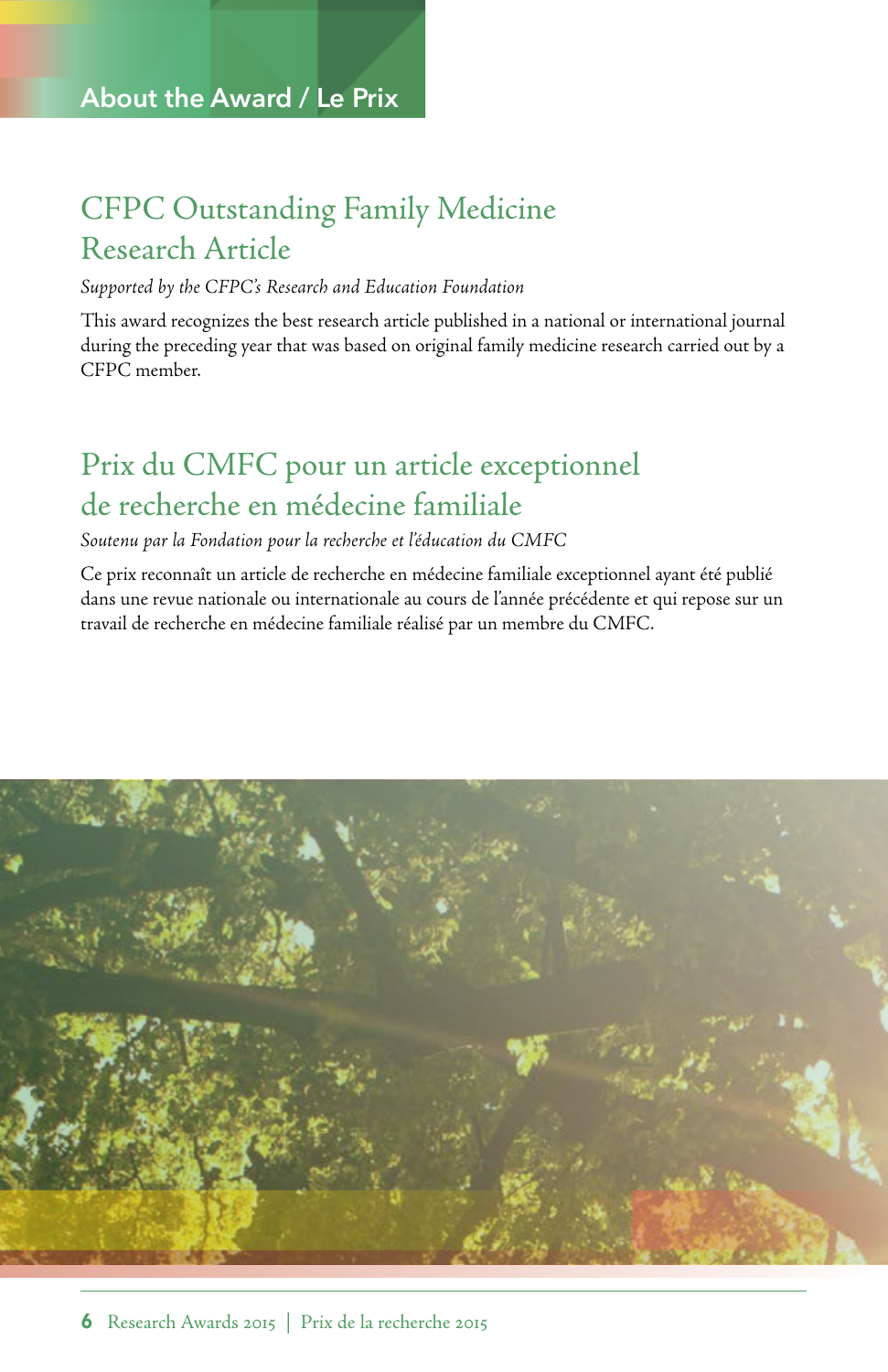**CFPC Outstanding Family Medicine Research Article Prix du CMFC pour un article exceptionnel de recherche en médecine familiale** 



### Dr Tara Kiran

Kiran T, Wilton AS, Moineddin R, Paszat L, Glazier RH "Effect of Payment Incentives on Cancer Screening in Ontario Primary Care" *Annals of Family Medicine* July/August 2014 (12):317-323

Dr Kiran presented the authors' work during Family Medicine Innovations in Research and Education Day, November 11, 2015.

sur les innovations en recherche et éducation en médecine familiale,<br>le 11 novembre 2015. Dre Kiran a présenté leurs travaux de recherche lors de la Journée

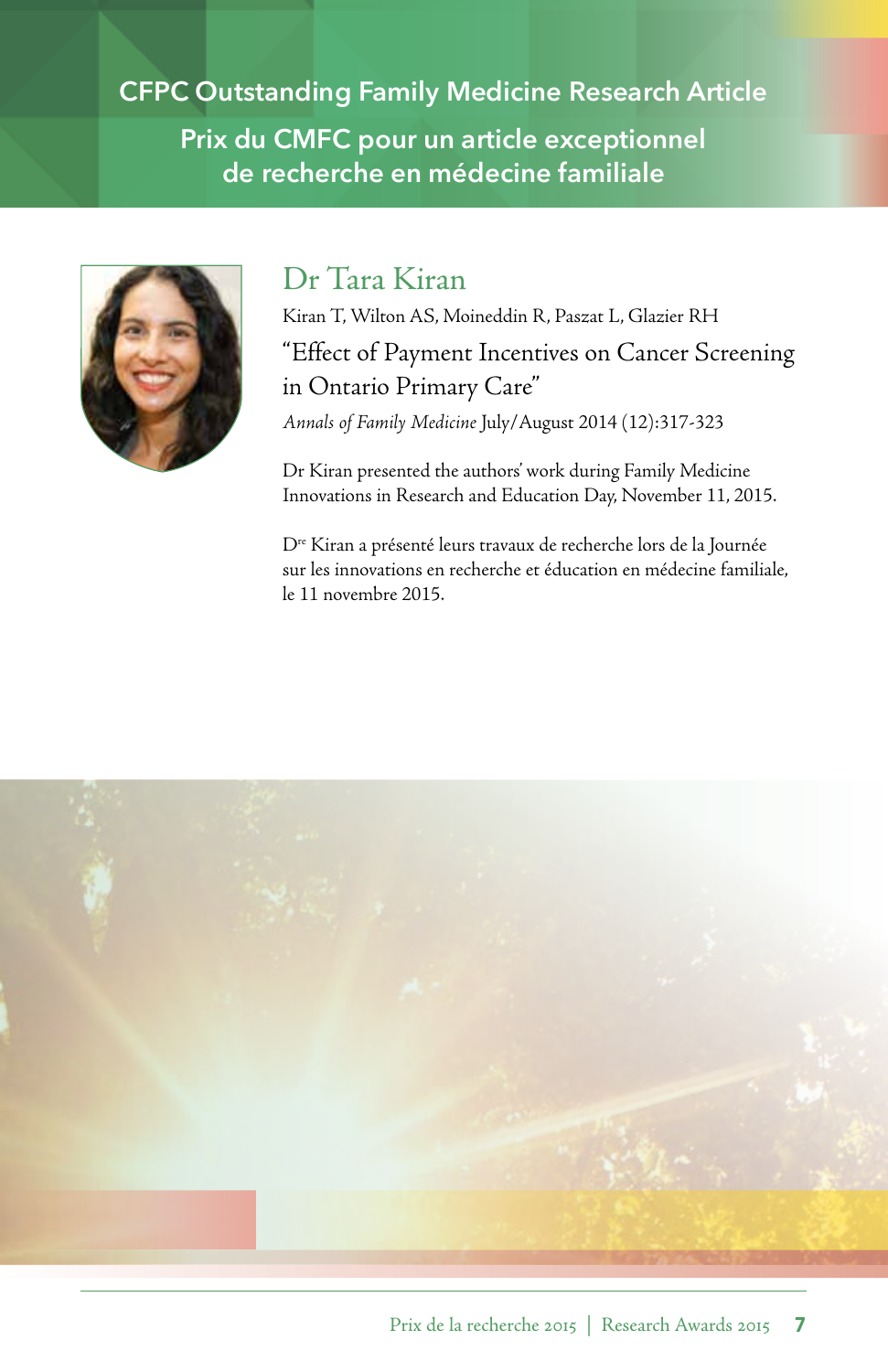### *Canadian Family Physician* Best Original Research Article

*Supported by* Canadian Family Physician *and the CFPC's Research and Education Foundation*  This award recognizes the best article published during the preceding year in *Canadian Family Physician* that was based on original research carried out by a CFPC member.

## Prix du *Médecin de famille canadien* pour le meilleur article de recherche originale

*Soutenu par le Médecin de famille canadien et la Fondation pour la recherche et l'éducation du CMFC* 

Ce prix reconnaît le meilleur article publié dans *Le Médecin de famille canadien* au cours de l'année précédente, basé sur une recherche originale réalisée par un membre du CMFC.

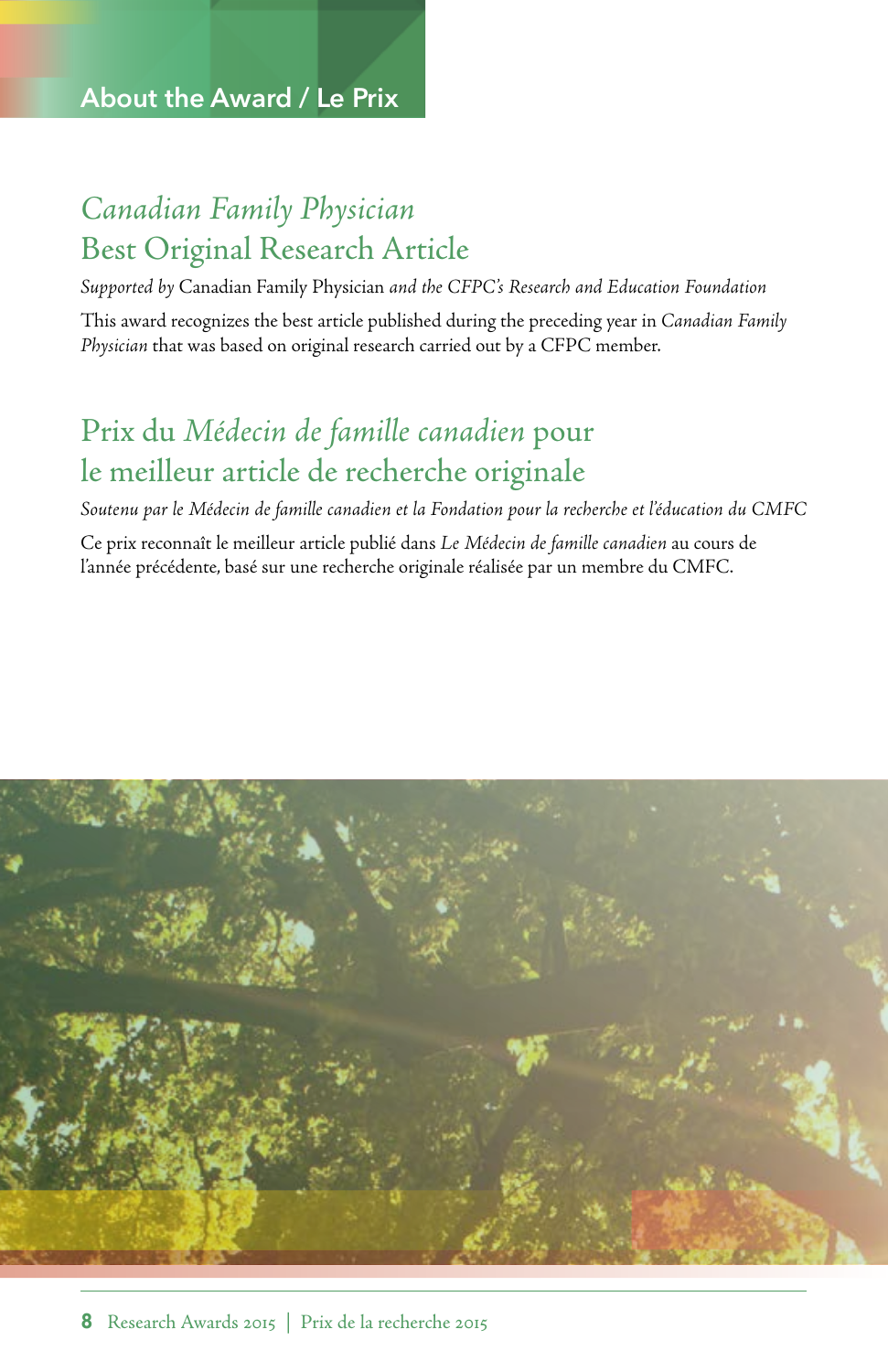*Canadian Family Physician* **Best Original Research Article Prix du** *Médecin de famille canadien* **pour le meilleur article de recherche originale** 



### Dr Margaret L. Manville

Manville M, Klein M, Bainbridge L "Improved outcomes for elderly patients who received care on a transitional care unit" *Can Family Physician* 2014; 60: e263-e271

Dr Manville presented the authors' work during Family Medicine Innovations in Research and Education Day, November 11, 2015.

Dre Manville a présenté leurs travaux de recherche lors de la Journée sur les innovations en recherche et éducation en médecine familiale, le 11 novembre 2015.

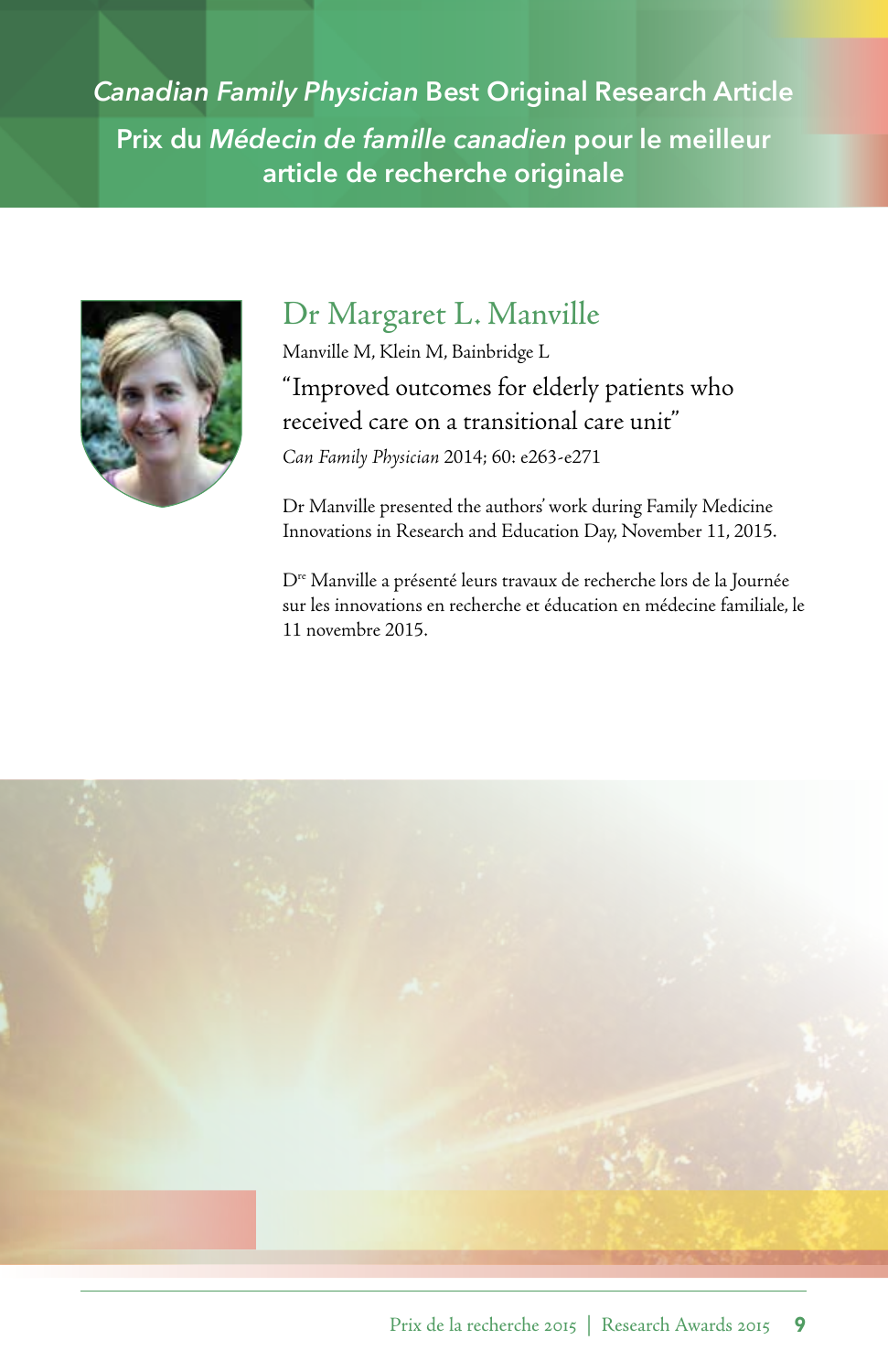### Research Awards for Family Medicine Residents

*Supported by AMS, Scotiabank, the CFPC, and the CFPC's Research and Education Foundation*  Two awards will be presented to recognize family medicine residents (R1 or R2) for excellent research carried out and completed prior to June 1, 2015.

### Prix de recherche pour les résidents de médecine familiale

*Soutenus pas AMS, la Banque Scotia, le CMFC, et la Fondation pour la recherche et l'éducation du CMFC*  Deux prix seront présentés à des résidents en médecine familiale (R1 ou R2) pour souligner l'excellence de travaux de recherche réalisés avant le 1<sup>er</sup> juin 2015.

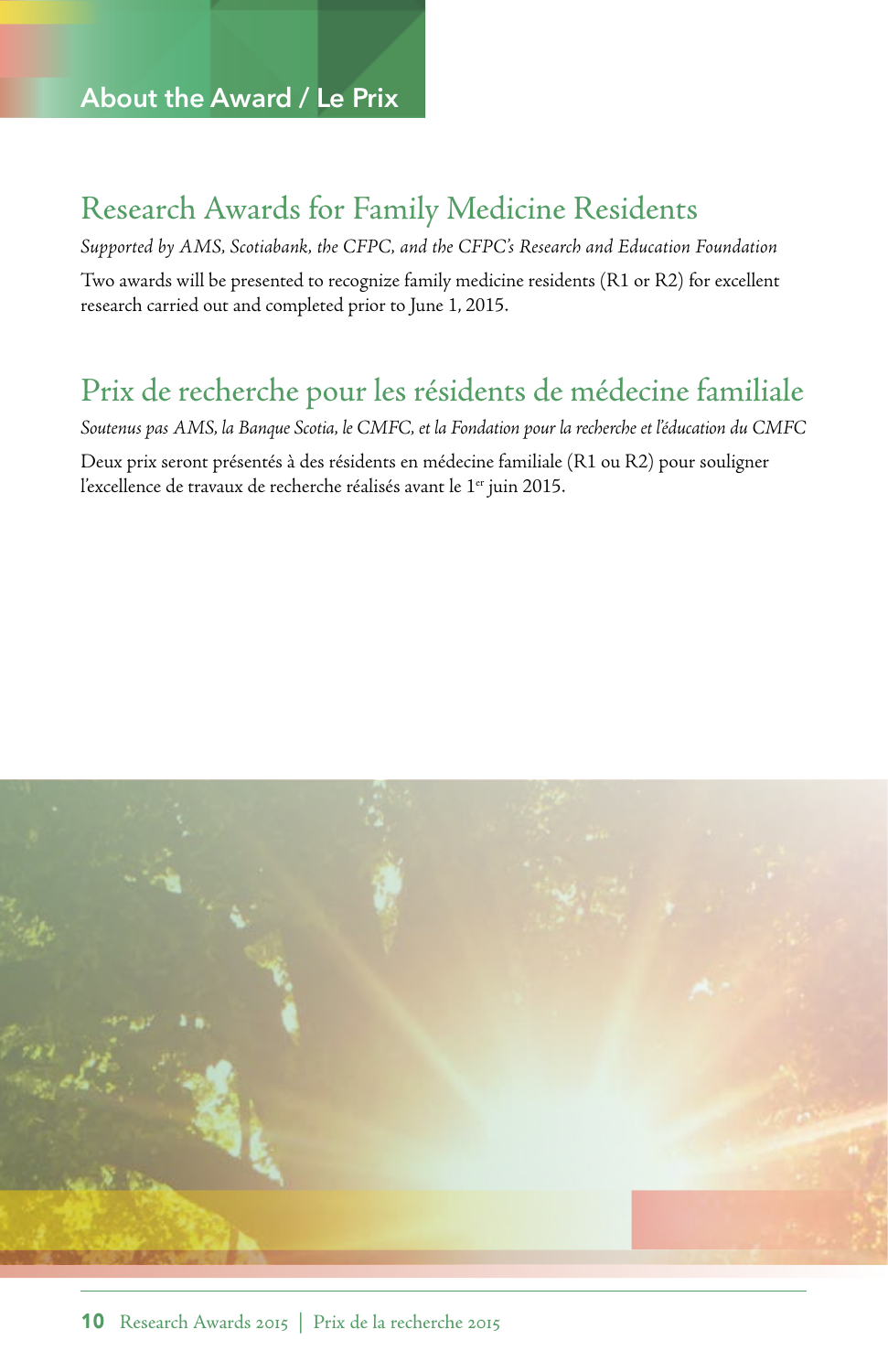### **Research Awards for Family Medicine Residents Prix de recherche pour les résidents de médecine familiale**



### Dr Karen Leung

with Dr Antonia Capella and Dr Michael Allan from the University of Alberta for their project

Dre Karen Leung avec D<sup>re</sup> Antonia Capella et D<sup>r</sup> Michael Allan de l'Université d'Alberta pour leur project

Melatonin for the prevention of delirium and management of evening behavioural disturbances in dementia: A systematic review & meta-analysis

Dr Leung presented their findings during Family Medicine Innovations in Research and Education Day, November 11, 2015.

 innovations en recherche et éducation en médecine familiale, Dre Leung a présenté les résultats de ses recherches à la Journée sur les le 11 novembre 2015.



### Dr Robin Clouston from Dalhousie University for her project

Dre Robin Clouston de l'Université Dalhousie pour son project

 Department Crowding Scores: A single centre A Prospective Comparison of Emergency cross-sectional study

Dr Clouston presented her findings during Family Medicine Innovations in Research and Education Day, November 11, 2015.

les innovations en recherche et éducation en médecine familiale,<br>le 11 novembre 2015. Dre Clouston a présenté les résultats de ses recherches à la Journée sur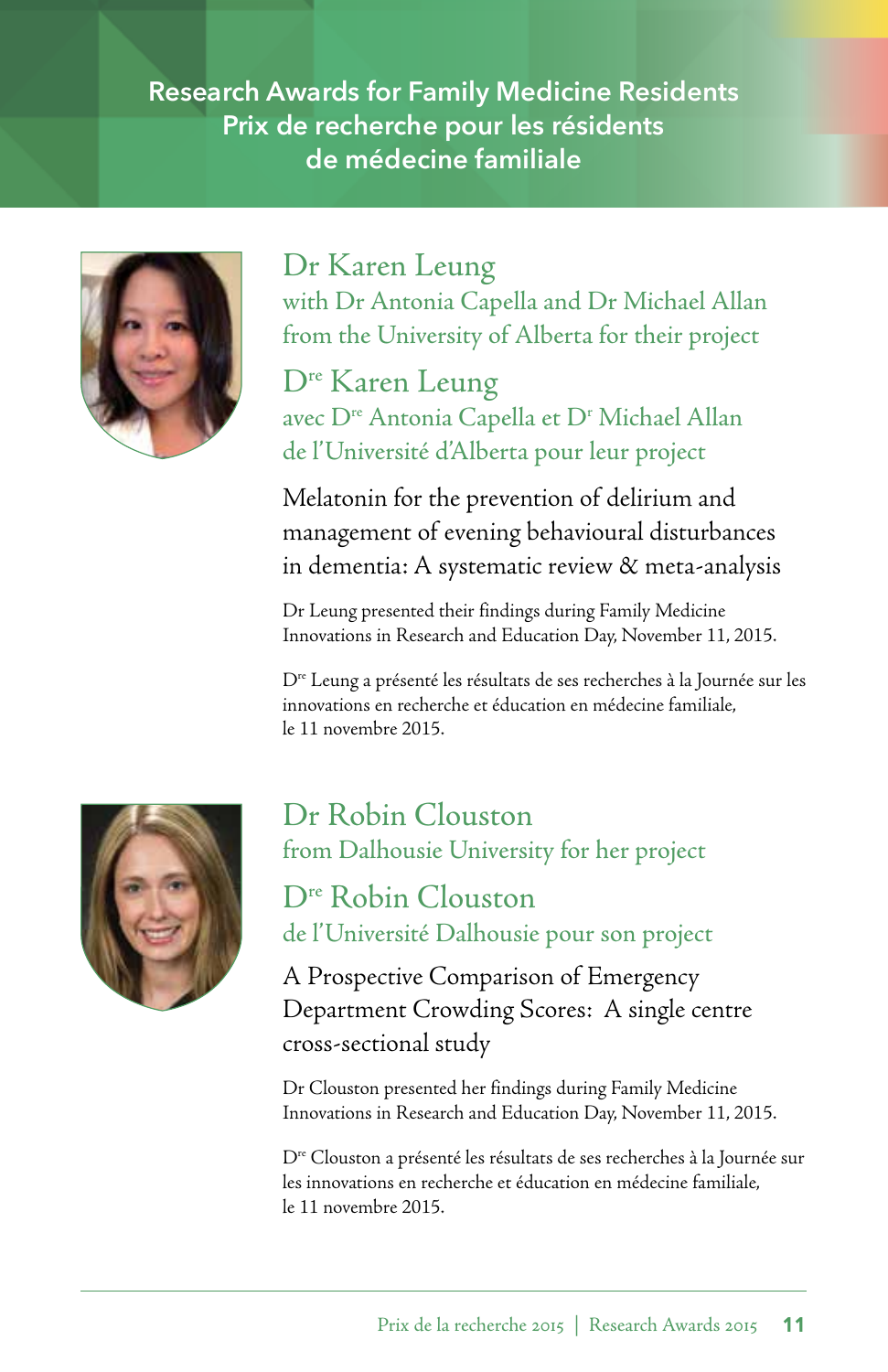## CFPC Lifetime Achievement Awards in Family Medicine Research

### *Supported by the College of Family Physicians of Canada*

These awards honour individuals who were our trailblazers and leaders in family medicine research, and who made a significant career contribution to family medicine research during their active career years. These awards will give public recognition to their work and to our discipline.

## Prix du CMFC pour l'ensemble des réalisations dans la recherche en médecine familiale

### *Soutenus par le Collège des médecins de famille du Canada*

Ces prix rendent hommage aux pionniers et aux chefs de file de la recherche en médecine familiale, qui ont fait d'importantes contributions à ce domaine au cours de leur carrière. Ils constituent une reconnaissance publique de leur travail et de notre discipline.

### Previous Recipients/Anciens récipiendaires

Dr Martin J. Bass (posthumous) Dr May Cohen Dr Ann Macaulay Dr Earl Dunn Dr Robert W. Putnam Dr Brian Hutchison Dr John Ross (posthumous) Dr Walter Rosser Dr Graham J. Worrall

Dr Wayne Elford Dr Carol Herbert Dr John Z. Garson (posthumous) Dr John Sellors (posthumous) Dr George McQuitty (posthumous) Dr Moira Stewart Dr Peter Norton Dr Douglas Wilson Dr Michael Tarrant (posthumous)

Dr William Falk Dr John Hilditch **2014**  Dr Michael Klein Dr Howard Bergman

### **2008 2011**

D<sup>r</sup> Claude Beaudoin (posthumous)

### **2009 2012**

### **2013**

 Dr Brian Dixon-Warren Dr Anthony S. Valentine (posthumous) **2010** Dr Roger Thomas

Dr Ian Cameron Dr Brian Hennen Dr Ellen Rosenberg Dr Mark Yaffe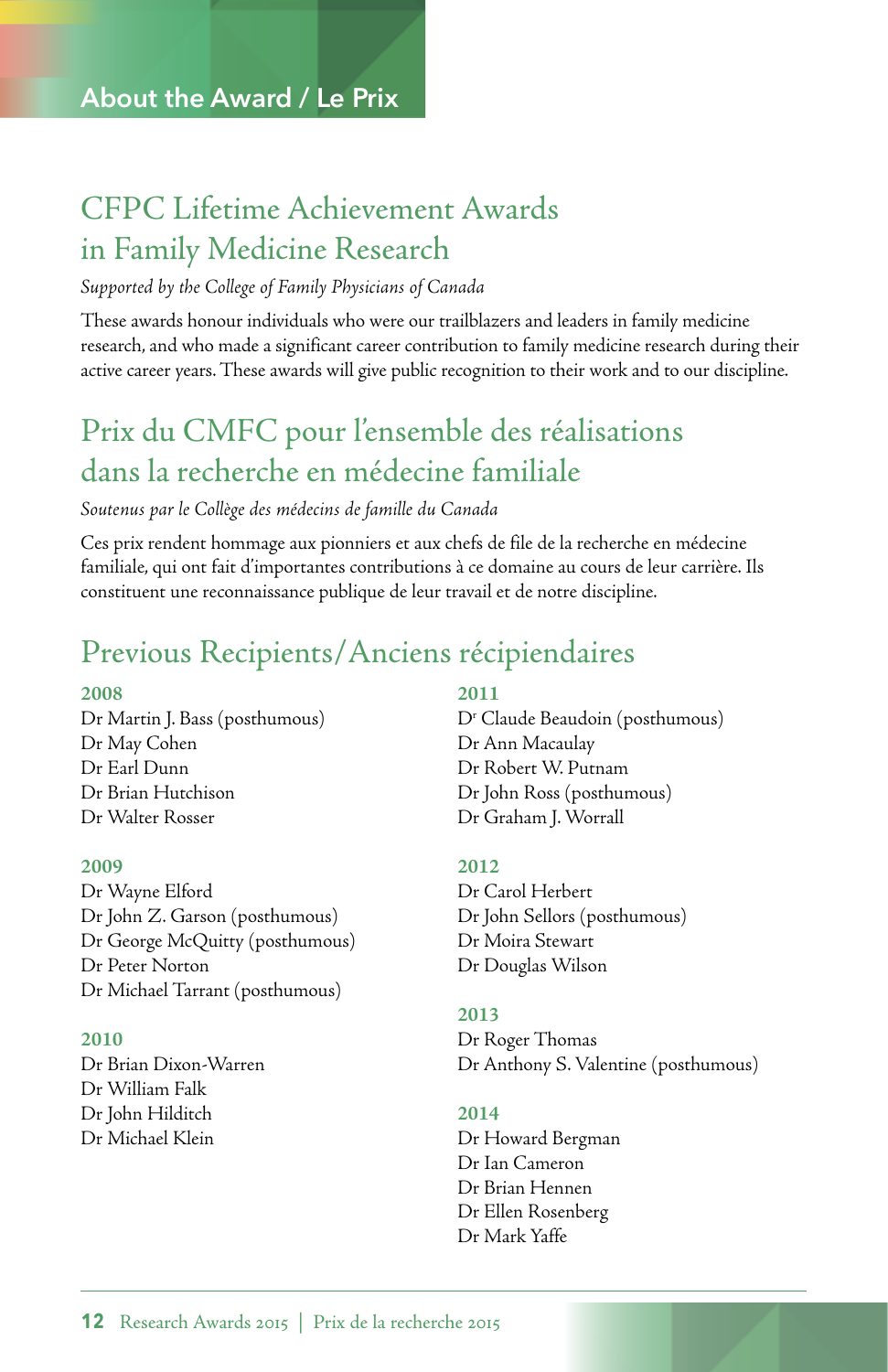### **CFPC Lifetime Achievement Awards in Family Medicine Research Prix du CMFC pour l'ensemble des réalisations dans la recherche en médecine familiale**



### Richard V. Birtwhistle, MD, CCFP, FCFP

**Preference A**rt Richard Birtwhistle is a family physician and clinical epidemiologist. He is a professor in the Departments of Family Medicine and Community Health and Epidemiology and Director of the Centre for Studies i epidemiologist. He is a professor in the Departments of Family Medicine and Community Health and Epidemiology and Director of the Centre for Studies in Primary Care in the Department of Family Medicine at Queen's University.

He also served as the Associate Dean for Undergraduate Medical Education in the School of Medicine at Queen's from 1996 to 2004. His primary research interests include hypertension, chronic disease management, and the evaluation of primary care models.

Since 2008, Dr Birtwhistle has been the principal investigator and Chair for the Canadian Primary Care Sentinel Surveillance Network (CPCSSN), which is a national project funded by the Public Health Agency of Canada. Its aim is to develop a central repository of de-identified patient data on chronic diseases from a network of primary care practitioners using electronic medical records. This data source will be available to health care providers and researchers for surveillance and research purposes. Because of the determination and expertise of Dr Birtwhistle and his colleagues, this project is poised to lead to improved chronic disease care in Canada.

Dr Birtwhistle received the Family Medicine Researcher of the Year award in 2010 from the CFPC in recognition of the successes of CPCSSN. He is also the Vice-Chair of the newly reconstituted Canadian Task Force in Primary Healthcare, which is producing evidence-based guidelines for primary care practitioners.

**Presidémiologiste clinique. Il est professeur au Département<br>de médecine familiale, de santé communautaire et<br>d'épidémiologie, et directeur du Centre d'études en soins primaires du** épidémiologiste clinique. Il est professeur au Département de médecine familiale, de santé communautaire et Département de médecine de famille de l'Université Queen's.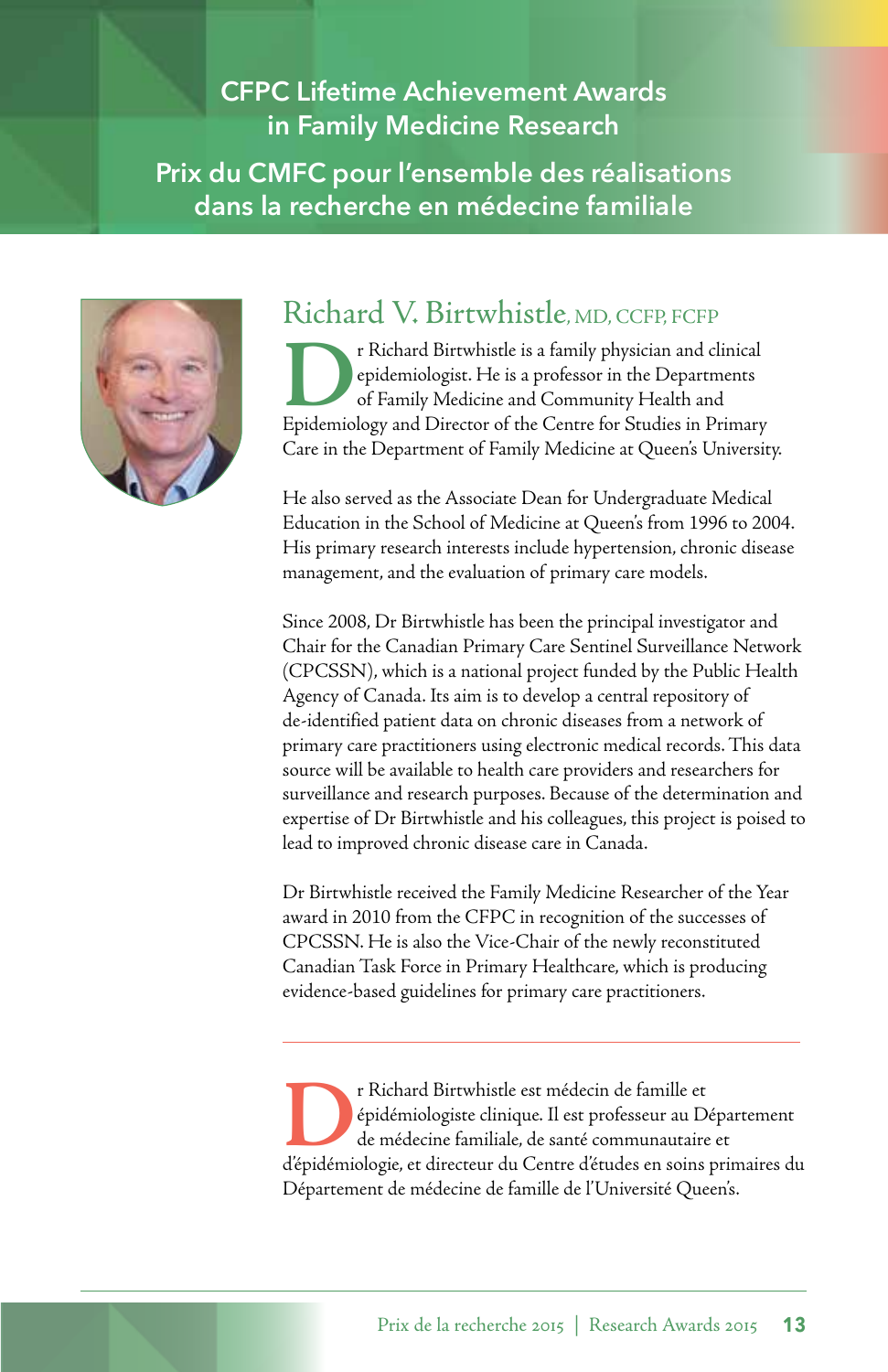Il a aussi été vice-doyen aux études médicales prédoctorales à la Faculté de médecine de l'Université Queen's de 1996 à 2004. Ses principaux centres d'intérêt en recherche comprennent l'hypertension, la prise en charge des maladies chroniques et l'évaluation des modèles de soins primaires.

Depuis 2008, Dr Birtwhistle est chercheur principal et directeur du Réseau canadien de surveillance sentinelle en soins primaires (RCSSSP), un projet national financé par l'Agence de la santé publique du Canada. Ce projet vise à créer un dépôt central de données rendues anonymes sur les patients atteints de maladies chroniques provenant d'un réseau de praticiens de soins de santé primaires qui utilisent des dossiers médicaux électroniques. Cette source de données sera mise à la disposition des professionnels de la santé et des chercheurs à des fins de recherche et de surveillance. Grâce à la détermination et à l'expertise du Dr Birtwhistle et de ses collaborateurs, ce projet est bien placé pour améliorer les soins dispensés aux personnes atteintes de maladies chroniques au Canada.

Dr Birtwhistle a reçu le Prix du chercheur de l'année en médecine familiale du CMFC en 2010 en reconnaissance du succès du RCSSSP. Il est aussi vice-président du nouveau Groupe d'étude canadien sur les soins de santé primaires, qui élabore des lignes directrices fondées sur des données probantes pour les professionnels de soins primaires.

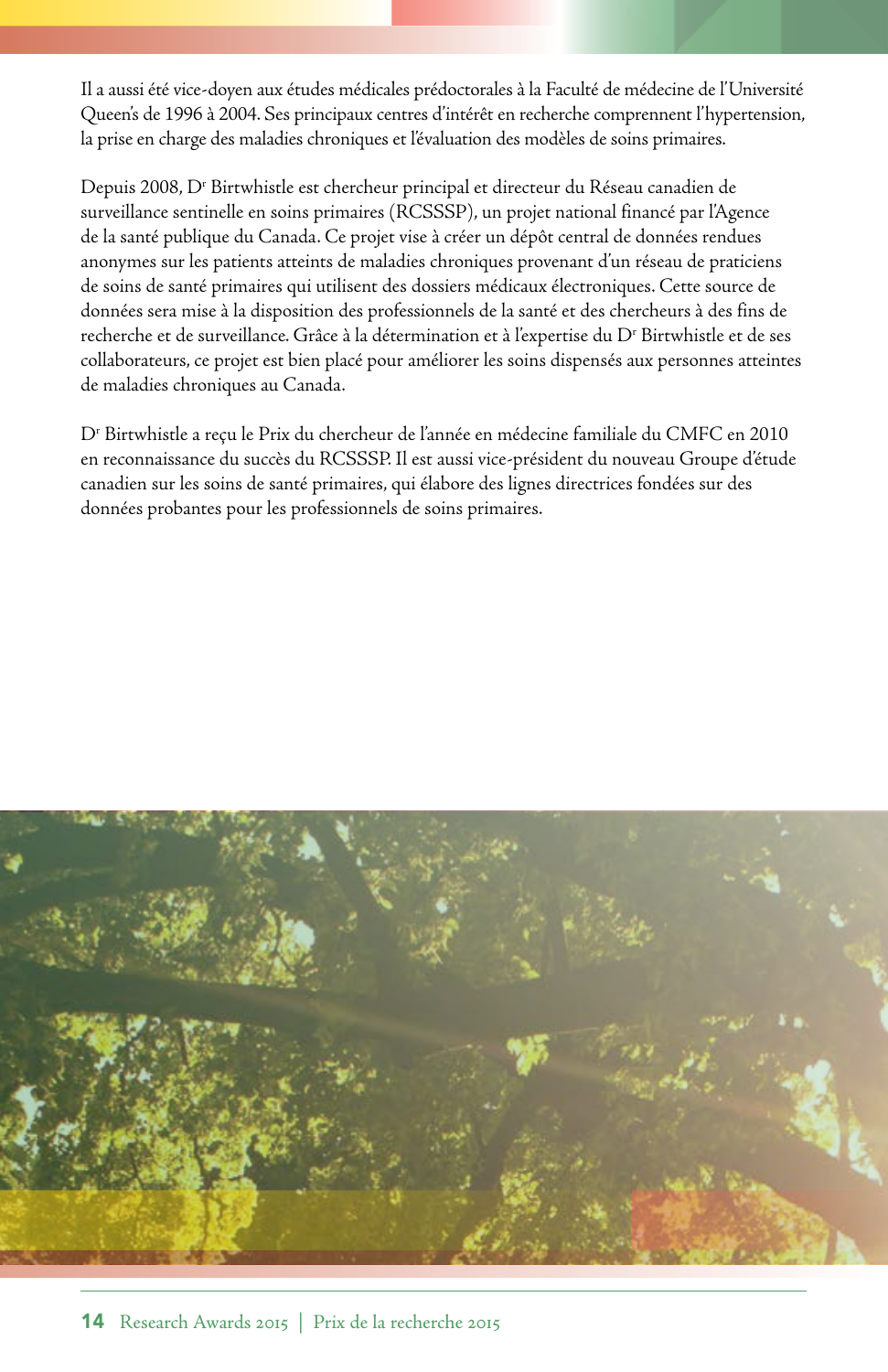

### John Feightner, MD, MSc, CCFP, FCFP

**D**r John Feightner received his MD from the University of Western Ontario in 1971 and MSc in clinical epidemiole from McMaster University in 1984. Western Ontario in 1971 and MSc in clinical epidemiology from McMaster University in 1984.

Currently, he is a member and Chair of the Canadian Task Force on Preventive Health Care. His interests include educational research—evaluation of clinical performance of learners and online learning of clinical prevention for family physicians; evidence-guided

clinical prevention—initiative for clinical preventive care of immigrants and refugees by family physicians; health and aging of older adults—guidance for family physicians in care of patients with dementia; and studies on normal aging and rehabilitation. Dr Feightner is recognized for his extensive research and its important contributions to primary health care in Canada.

iplômé de la faculté de médecine de l'Université de Western Ontario en 1971,<br>D<sup>r</sup> John Feightner a effectué une maîtrise ès sciences en épidémiologie clinique<br>l'Université McMaster en 1984. Dr John Feightner a effectué une maîtrise ès sciences en épidémiologie clinique à l'Université McMaster en 1984.

À l'heure actuelle, il est membre et président du Groupe d'étude canadien sur les soins de santé préventifs. Ses intérêts comprennent la recherche en éducation — l'évaluation du rendement clinique des apprenants et l'apprentissage en ligne de la prévention clinique pour les médecins de famille; la prévention clinique basée sur des données probantes — une initiative pour les soins préventifs cliniques offerts aux immigrants et réfugiés par les médecins de famille; la santé et le vieillissement — des directives pour les médecins de famille qui traitent des patients atteints de démence; et les études sur le vieillissement normal et la réhabilitation. D' Feightner est reconnu pour ses recherches poussées et son importante contribution aux soins de santé primaires au Canada.

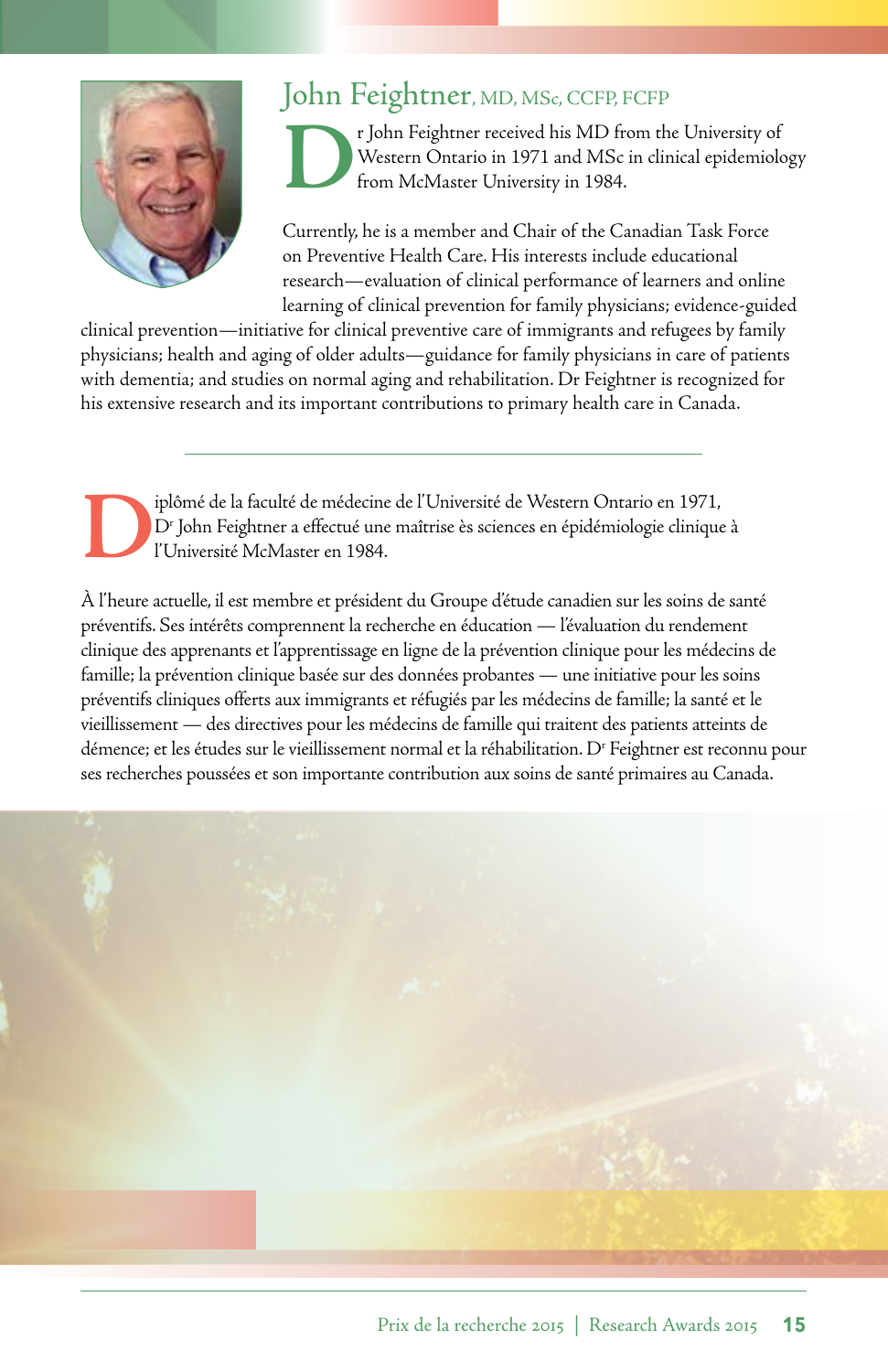

### Raymond Gilbert, MD, MSc, CCFP, FCFP

**Preference is a control of Toronto's medical school and practised family medicine for a number of years in Toronto. Soon after, he was appointed to the Department of Family Medicine at the new McMaster medical** school and practised family medicine for a number of years in Toronto. Soon after, he was appointed to the Department of Family Medicine at the new McMaster medical school as he wanted to be involved in using new approaches to teach family medicine.

Dr Gilbert spent 25 years at McMaster teaching residents and undergraduates in family medicine. During this time, he assisted the College of Family Physicians with the design and implementation of the CCFP examination.

In the 1980s, Dr Gilbert became interested in clinical research and enrolled in McMaster's Clinical Epidemiology and Biostatistics (CE&B) department's MSc course in research methodology. His thesis was a randomized controlled trial of common therapies for low back pain, which was funded and published in the BMJ. Dr Gilbert was then offered a joint appointment in CE&B with a focus on research in family medicine. His areas of interest for research included well–child care, supportive care for cancer patients, low back pain, smoking cessation, compliance, and hypertension.

Dr Gilbert spent many months traveling and teaching research methodology. He left McMaster to become Chair of the Department of Community and Family Medicine at Sunnybrook Hospital, Toronto.

Now retired after a lifetime of momentous accomplishments in family medicine research in Canada, Dr Gilbert holds Professor Emeritus status at both University of Toronto and McMaster medical schools.

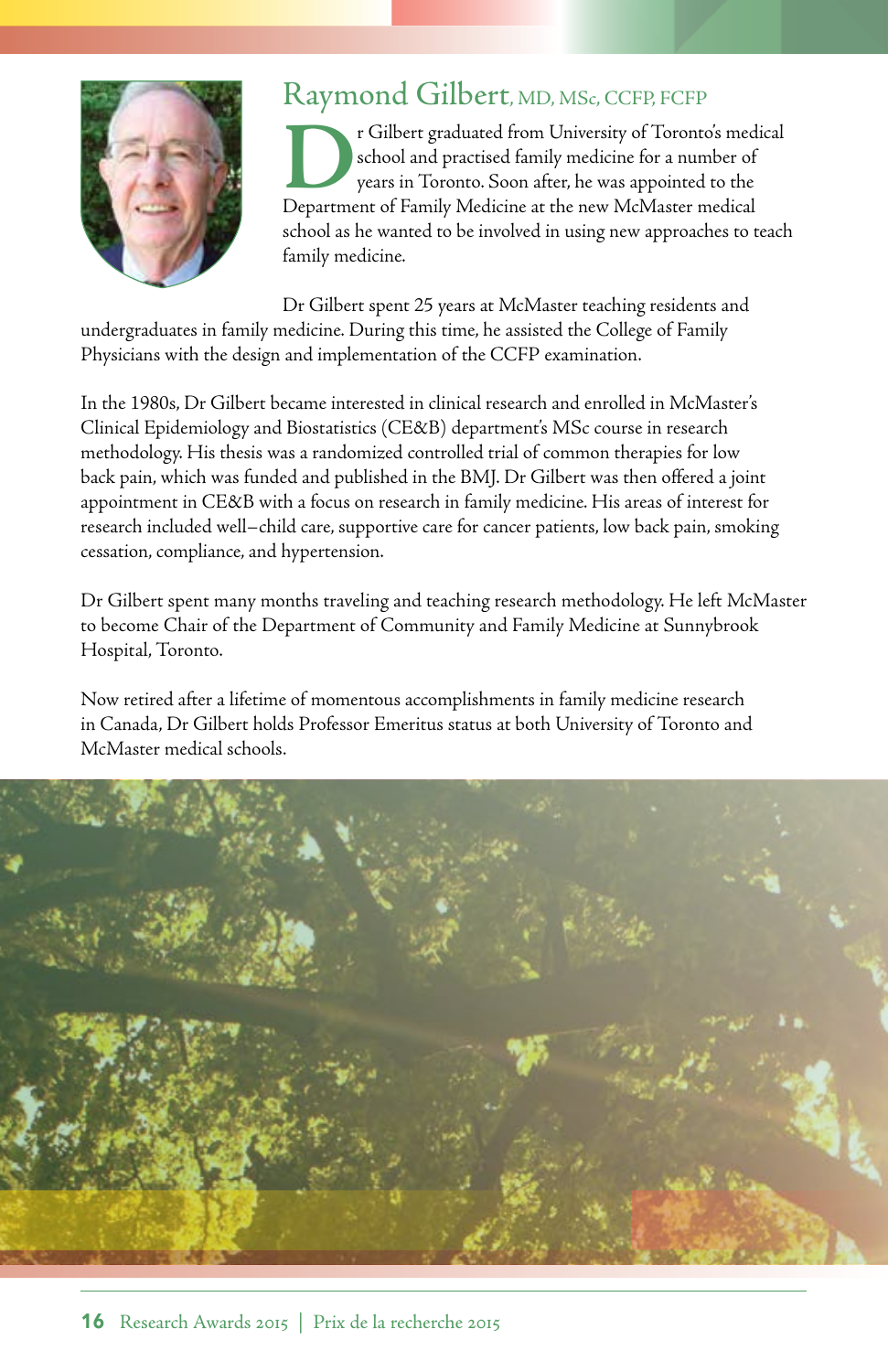Iplômé de la faculté de médecine de l'Université de Toronto, D<sup>r</sup> Gilbert a exercé la<br>
médecine familiale pendant de nombreuses années à Toronto. Il a ensuite accepté<br>
de l'Université McMaster, car il souhaitait utiliser d iplômé de la faculté de médecine de l'Université de Toronto, D<sup>r</sup> Gilbert a exercé la médecine familiale pendant de nombreuses années à Toronto. Il a ensuite accepté un poste au Département de médecine de famille à la nouvelle faculté de médecine médecine familiale.

Pendant 25 ans, D<sup>r</sup> Gilbert a enseigné la médecine familiale aux résidents et étudiants en médecine à l'Université McMaster. Au cours de cette période, il a aidé le Collège des médecins de famille à créer et à mettre en œuvre l'examen de Certification du CMFC.

Dans les années 1980, D<sup>r</sup> Gilbert s'est intéressé à la recherche clinique et s'est inscrit à la maîtrise en méthodologie de la recherche au Département d'épidémiologie clinique et de biostatistique de l'Université McMaster. Sa thèse, un essai contrôlé randomisé des traitements courants de la lombalgie, a été publiée dans le BMJ, qui avait financé son travail. D' Gilbert a accepté un poste conjoint au Département d'épidémiologie clinique et de biostatistique axé sur la recherche en médecine familiale. Ses domaines d'intérêt en recherche comprennent les soins pédiatriques, les soins de soutien aux patients cancéreux, la lombalgie, la cessation du tabagisme, l'observance du traitement et l'hypertension.

Dr Gilbert a voyagé pendant plusieurs mois et enseigné la méthodologie de recherche. Il a quitté l'Université McMaster pour devenir directeur du Département de médecine familiale et communautaire à l'Hôpital Sunnybrook, à Toronto.

Il est maintenant à la retraite, après toute une vie de réalisations remarquables en recherche en médecine familiale au Canada. Dr Gilbert est professeur émérite aux facultés de médecine de l'Université de Toronto et de l'Université McMaster.

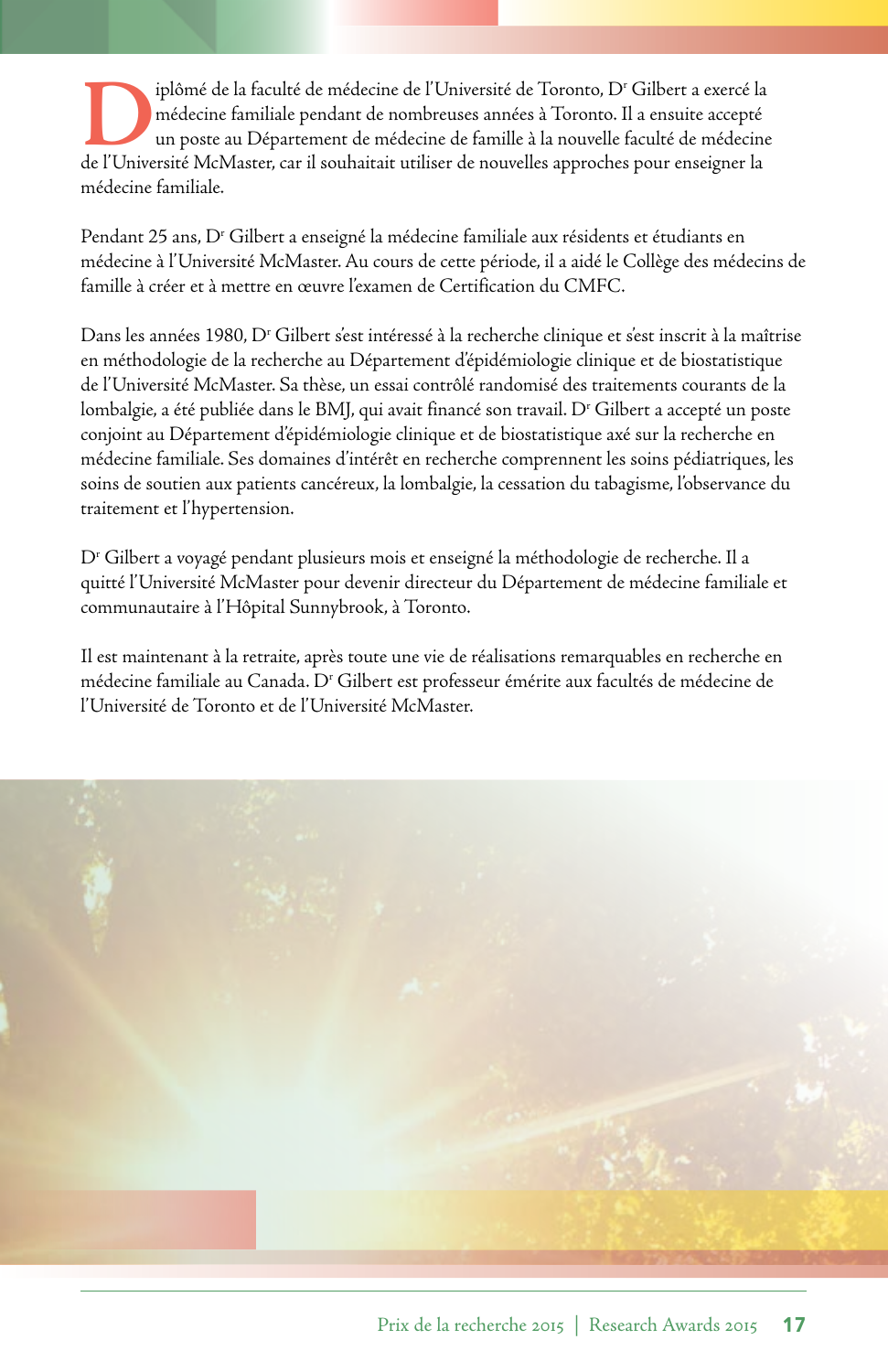

### William E. Hogg, MD CM, MCISc, CCFP, FCFP

**DEREVI ENDINEER CONTROLLED THE MANUS CONTROLLED THE MANU CONTROLLED TO A THE MANUS CONTROLLED TO A THE MANUS CONTROLLED TO A THE CONTROLLED TO A THE CONTROLLED TO A THE CONTROLLED TO A THE CONTROLLED TO A THE CONTROLLED T** medicine (Department of Physiology) while completing his MD CM at McGill University. In 1975 he received his CCFP following a residency in family medicine at the University of Western Ontario. In 1993, Dr Hogg completed the Masters of Clinical Science Graduate Studies Program at UWO.

Dr Hogg's research program centres on how to best deliver primary care services to patients. He is the coordinator of the Canadian component of the Quality and Cost of Primary Care study, which compares the performance of the primary care sectors in 34 countries. As a principal investigator of the TRANSFORMATION research program (funded by the Canadian Institute of Health Information), he led the development of survey tools now used to measure and compare primary care performance across provinces. This work will improve accountability, decision making, and resource allocation, resulting in enhanced delivery of quality primary care services.

Dr Hogg is currently a professor and the Senior Research Advisor at the Department of Family Medicine, University of Ottawa. He recently served on the board of directors of the CFPC and chaired the CFPC Section of Researchers. He is President-elect for the North American Primary Care Research Group (NAPCRG) and recent Chair of the Committee to Advance the Science of Family Medicine.

 Dr Hogg a terminé sa maîtrise en sciences cliniques du programme d'études supérieures de l'UWO. **Dr** William Hogg a fait une maîtrise ès sciences en médecine expérimentale<br>
Département de physiologie) en même temps qu'il complétait son MD C<br>
l'Université McGill. En 1975, il a obtenu la désignation de CCMF après a<br>
sa (Département de physiologie) en même temps qu'il complétait son MD CM à l'Université McGill. En 1975, il a obtenu la désignation de CCMF après avoir terminé sa résidence en médecine familiale à l'Université de Western Ontario (UWO). En 1993,

Le programme de recherche de Dr Hogg est axé sur la meilleure façon d'offrir des services de soins primaires. Il coordonne le volet canadien de l'étude sur la qualité et les coûts des soins primaires, qui compare le rendement des secteurs des soins primaires dans 34 pays. En tant que chercheur principal du programme de recherche TRANSFORMATION (financé par l'Institut canadien d'information sur la santé), il a dirigé la création d'outils d'évaluation qui sont maintenant utilisés pour mesurer et comparer le rendement des soins primaires dans les différentes provinces. Ce travail améliorera la responsabilisation, la prise de décision et la répartition des ressources, et favorisera une meilleure prestation de services de soins primaires de qualité.

Dr Hogg est actuellement professeur et conseiller principal en recherche du Département de médecine familiale de l'Université d'Ottawa. Il a récemment siégé au Conseil d'administration du CMFC et a été président de la Section des chercheurs du CMFC. Il est président désigné du *North American Primary Care Research Group (NAPCRG)* et est récemment devenu président du *Committee on Advancing the Science of Family Medicine*.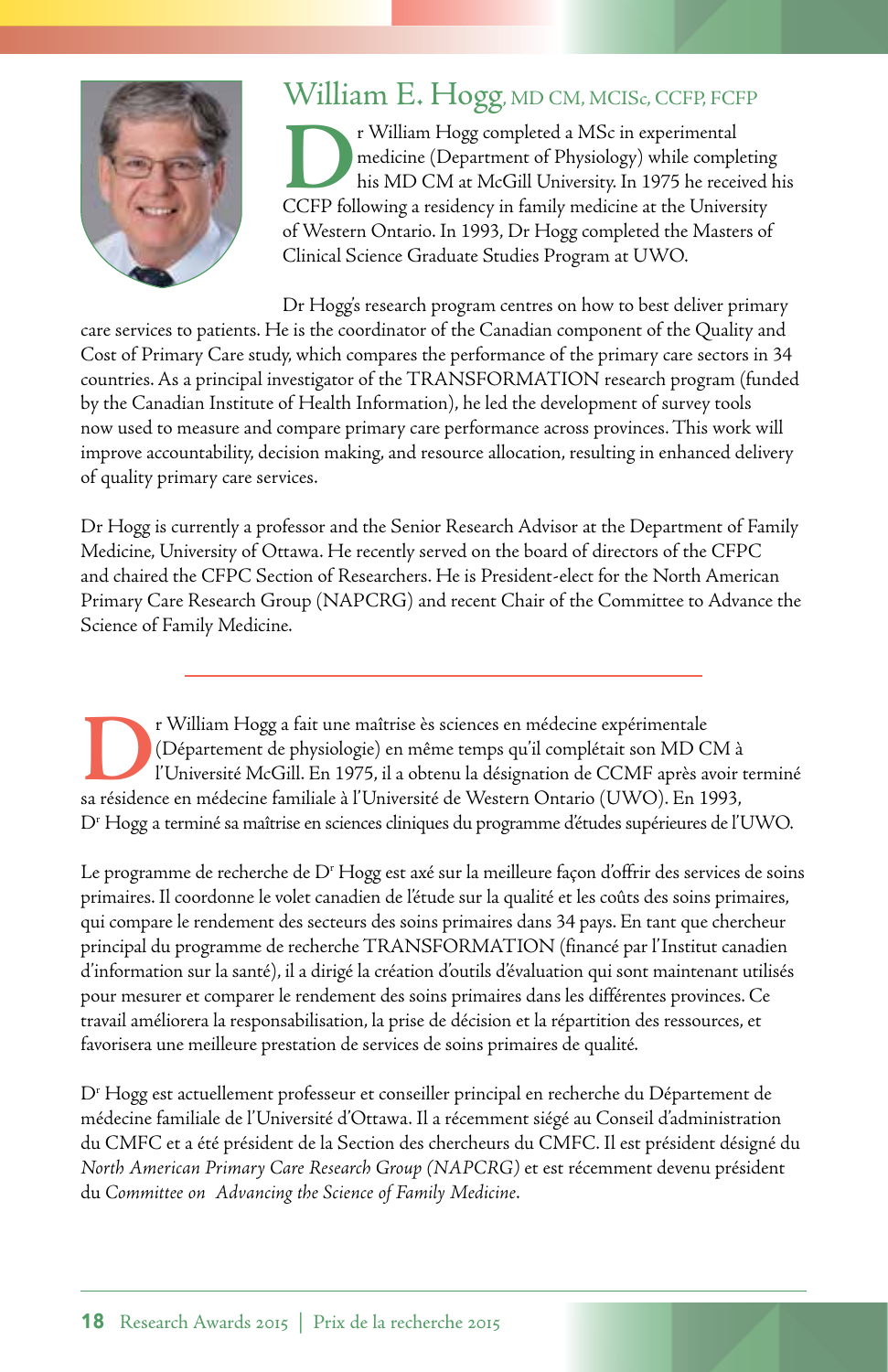

### Fred Tudiver, MD, MCISc, CCFP, FCFP

**DERIVATE: The Tudiver received his MD from Memorial University<br>in 1973 and completed a family medicine residency at the<br>University of Western Ontario in 1976. He was awarded<br>CCFP certification in 1976 from the College of** in 1973 and completed a family medicine residency at the University of Western Ontario in 1976. He was awarded CCFP certification in 1976 from the College of Family Physicians of Canada (CFPC). In 1979, he completed the graduate program in family medicine (Master of Clinical Science) at UWO and was awarded FCFP from the CFPC in 1999.

Dr Tudiver's major research interests are in provider behaviour change and quality improvement. His research projects include the role of primary care physicians in making cancer screening decisions, primary health care needs of men, diabetes telemedicine, evidence-based medicine faculty development, and the use of handheld computers in primary care practice. He has led and analyzed quality improvement projects in the Appalachian Research Network (AppNET), with specific focuses of prescription drug abuse and continuity of care.

Currently, he is Professor of Family Medicine, Department of Family Medicine and Clinical Professor, Department of Internal Medicine at East Tennessee State University. Also, he has an active practice at the Department of Family Medicine at the university. Dr Tudiver is President and CEO of the International Centre for Evidence-Based Medicine Canada.

iplômé de la faculté de médecine de l'Université Memorial en 1973, D<sup>r</sup><br>fait sa résidence en médecine familiale à l'Université de Western Ontar<br>obtenu la désignation CCMF du Collège des médecins de famille du C<br>en 1976. En iplômé de la faculté de médecine de l'Université Memorial en 1973, D<sup>r</sup> Fred Tudiver a fait sa résidence en médecine familiale à l'Université de Western Ontario en 1976. Il a obtenu la désignation CCMF du Collège des médecins de famille du Canada (CMFC) en 1976. En 1979, il a complété le programme d'études supérieures en médecine familiale (maîtrise en sciences cliniques) de l'UWO. Il a reçu le titre de FCMF en 1999.

Les principaux intérêts de recherche du D<sup>r</sup> Tudiver portent sur les changements comportementaux des professionnels de la santé et l'amélioration de la qualité. Ses projets de recherche comprennent le rôle des médecins en soins primaires dans la prise de décision relative au dépistage du cancer, les besoins en matière de soins de santé primaire chez les hommes, la télémédecine ayant trait au diabète, le développement professoral axé sur les données probantes et l'utilisation d'ordinateurs de poche dans la pratique des soins primaires. Il a dirigé et analysé des projets d'amélioration de la qualité des soins pour le *Appalachian Research Network*  (AppNET), axés particulièrement sur l'usage abusif de médicaments d'ordonnance et la continuité des soins.

Actuellement professeur de médecine familiale au Département de médecine de famille, et professeur clinique au Département de médecine interne au *East Tennessee State University*, Dr Tudiver exerce activement au département de médecine de famille de l'université. Il est président et chef de la direction de l'*International Centre for Evidence-Based Medicine Canada*.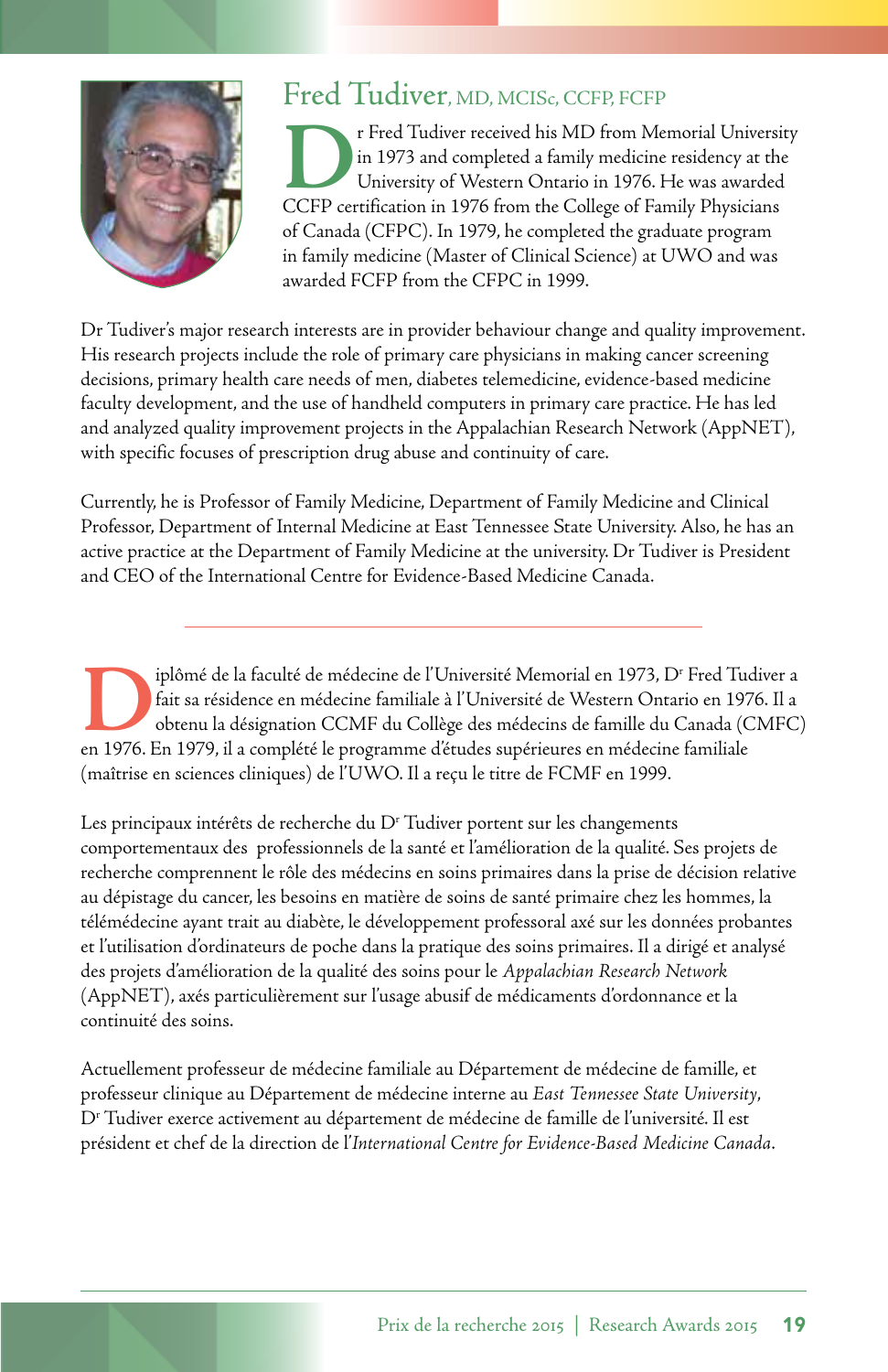### **About the Award / Le Prix**

## Family Medicine Resident Awards for Scholarly Achievement

*Supported by the College of Family Physicians of Canada*  These awards recognize outstanding scholarly achievements by family medicine residents.

## Prix d'érudition pour les résidents en médecine familiale

*Soutenus par le Collège des médecins de famille du Canada*  Ces prix reconnaissent le meilleur travail d'érudition des résidents en médecine familiale.

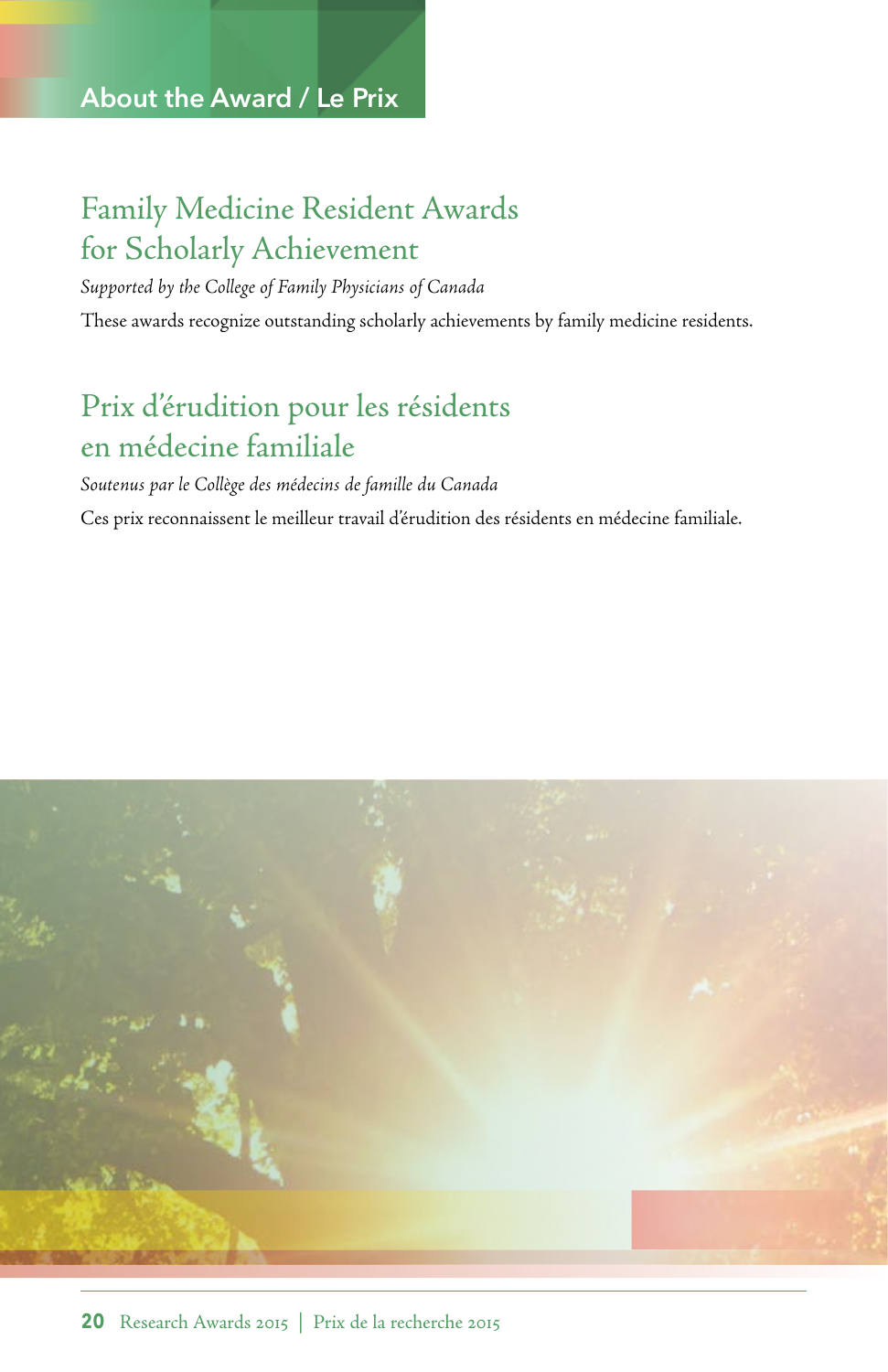**Family Medicine Resident Awards for Scholarly Achievement Prix d'érudition pour les résidents en médecine familiale** 



## Dr Omolayo Famuyide

University of British Columbia/Université de Colombie-Britannique

**Title of Project/Titre du projet:** 

Cervical Cancer Screening: Factors associated with screening amongst immigrant and Canadian born women



## Dr Jaspreet Mangat

University of Alberta/Université de l' Alberta

 Cannabinoid Hyperemesis Syndrome in the ED: A retrospective case series **Title of Project/Titre du projet:** 



Drs Alexandra Kirvan, Kelsey Macleod, and Kim Taylor University of Calgary/Université de Calgary

**Title of Project/Titre du projet:**  Exploring the Barriers to Family Medicine Residents Accessing Mental Health Services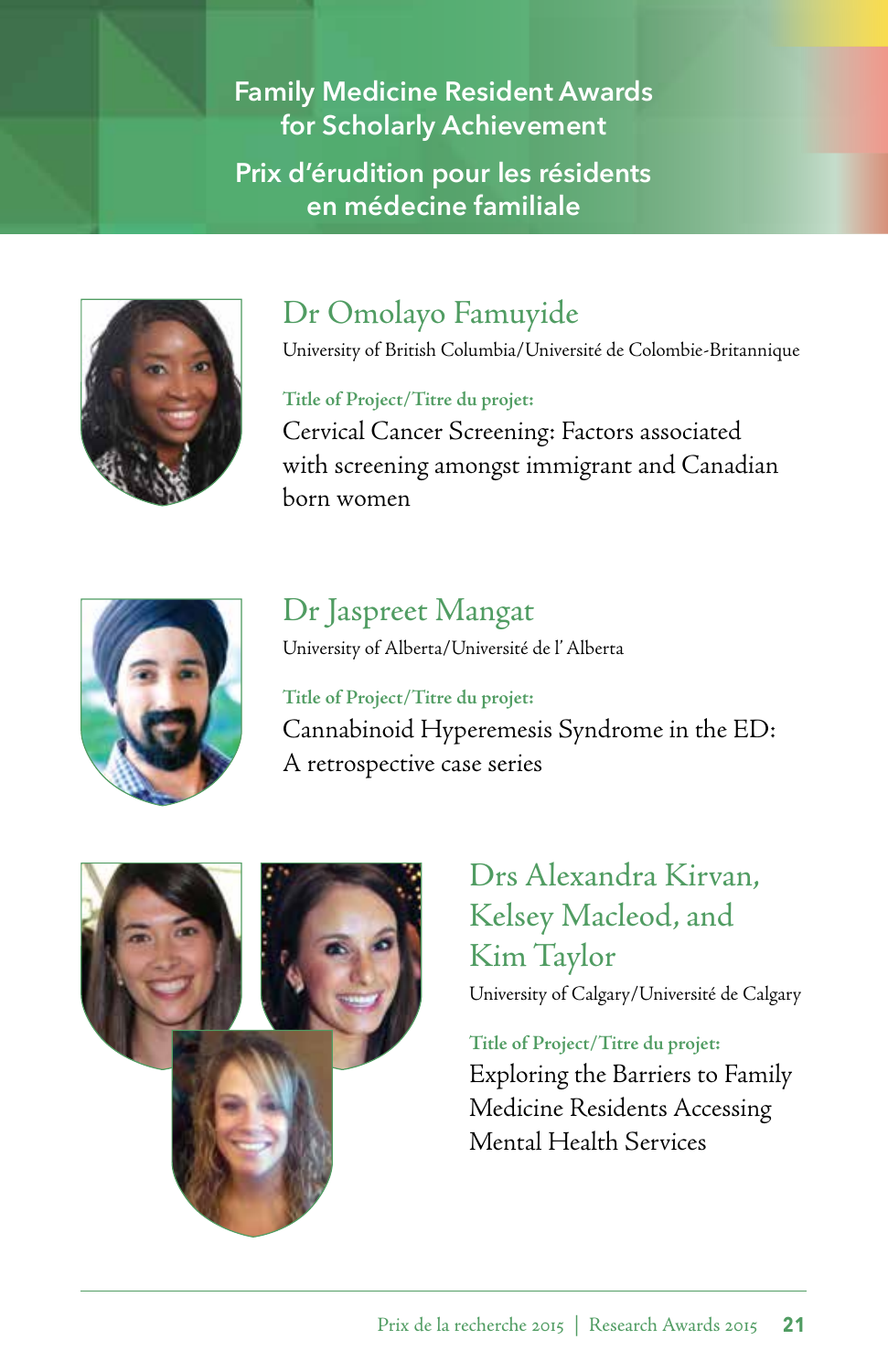

## Drs Danielle Desjardins, Christine Ryan, and Alanna Surkan

University of Saskatchewan/Université de la Saskatchewan

**Title of Project/Titre du projet:**  A 360 View on the Effects of Apprehension on Mothers

## Drs Clark Eeuwes and Christopher Poss

Western University/Université Western

**Title of Project/Titre du projet:**  Exploring the Barriers to Screening-Focus on Osteoporosis





Drs Joan Li, Drs Joan Li,<br>Jennifer Brooks, Charlene Antony, and Harkiran Mallhi

McMaster University/Université McMaster

**Title of Project/Titre du projet:**  Paging Primary Care: On call service in a FHT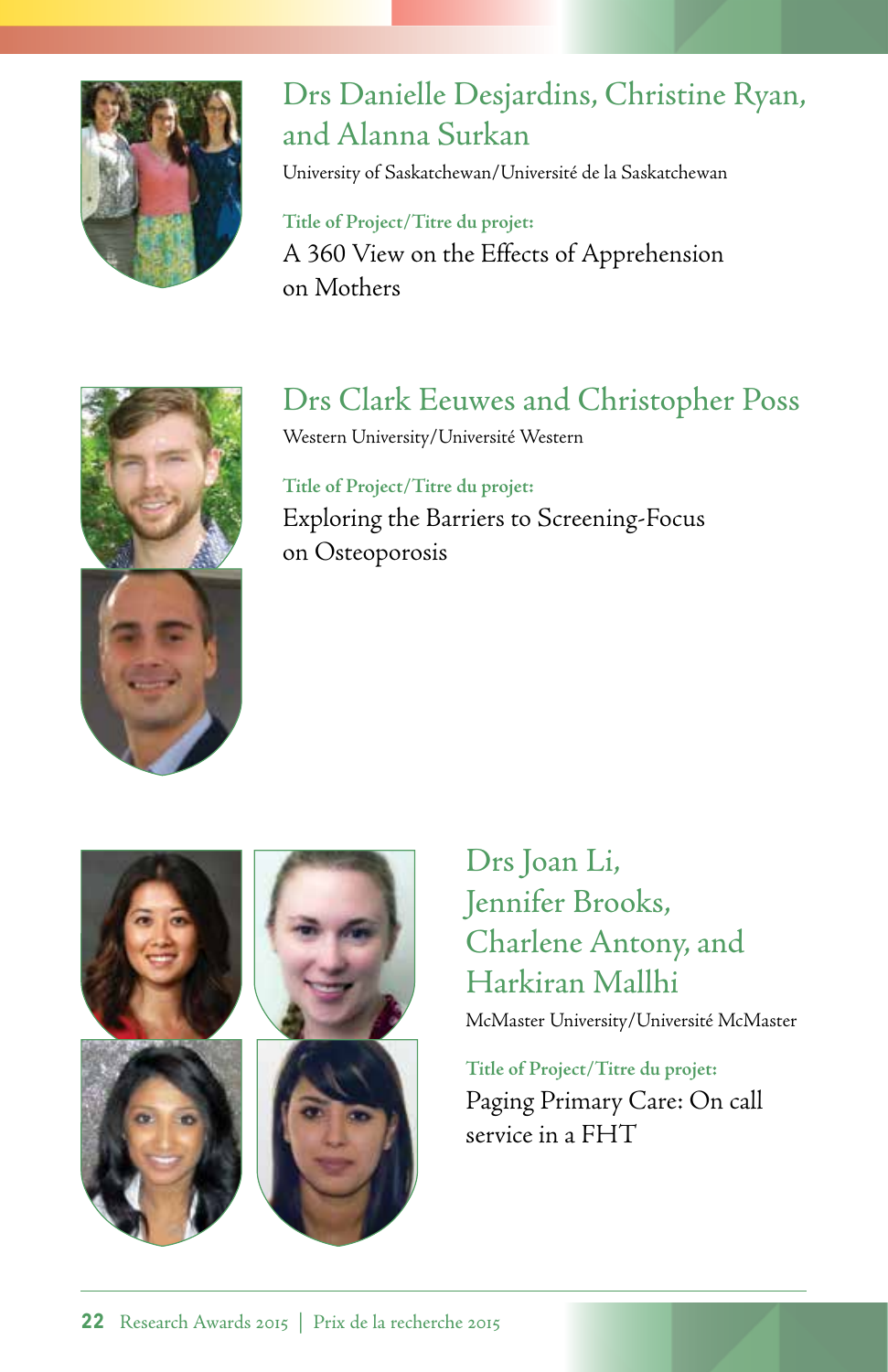

## Dr Jennifer Swerdlyk

Northern Ontario School of Medicine École de médecine du Nord de l'Ontario

### **Title of Project/Titre du projet:**

Symptoms of Depression and Anxiety in NOSM Third Year C.C.C. Students



## Drs Lina Al-Imari and Jaisy Yang

University of Toronto/Université de Toronto

### **Title of Project/Titre du projet:**

Peer-Writing Group for Faculty and Residents in a Community Family Medicine Teaching Unit: Facilitating professional development



# Dr Matthew Clarke

Queen's University/Université Queen's

**Title of Project/Titre du projet:**  Canadian News Media Adherence to Suicide Guidelines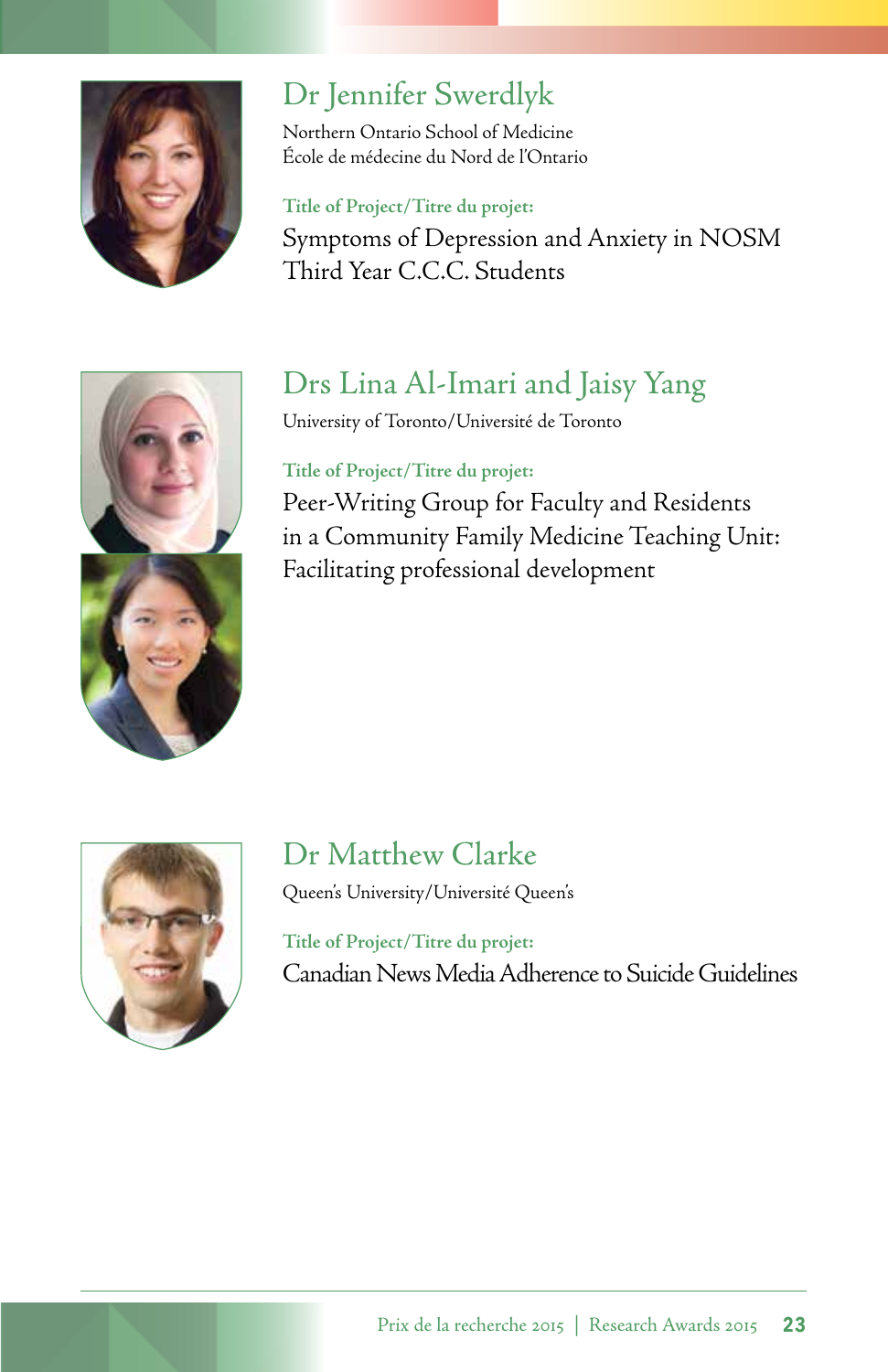

## Dr Mitchell Wright

University of Ottawa/Université d'Ottawa

### **Title of Project/Titre du projet:**

Vascular and Upper Gastrointestinal Effects of Non-Steroidal Anti-Inflammatory Drugs: Is there a dose-response relationship? A comparative analysis of Canadian pharmacovigilance and drug utilization data



## D<sup>rs</sup> Myriam Corriveau, Charles Néron, Stéphanie St-Arnaud, and Kim Sévigny

University of Sherbrooke/ Université de Sherbrooke

### **Title of Project/Titre du projet:**

La plaque simple de l'abdomen est-elle trop simple à demander?



University of Montreal/Université de Montréal

**Title of Project/Titre du projet:**  La place du stérilet dans la contraception adolescente





D<sup>rs</sup> Maxime Chabot. Anne-Sophy Lainesse, Vincent Langevin, and Steve Truong McGill University/Université McGill

**Title of Project/Titre du projet:**  IECA-ARA en prévention primaire chez les patients diabétiques normotendu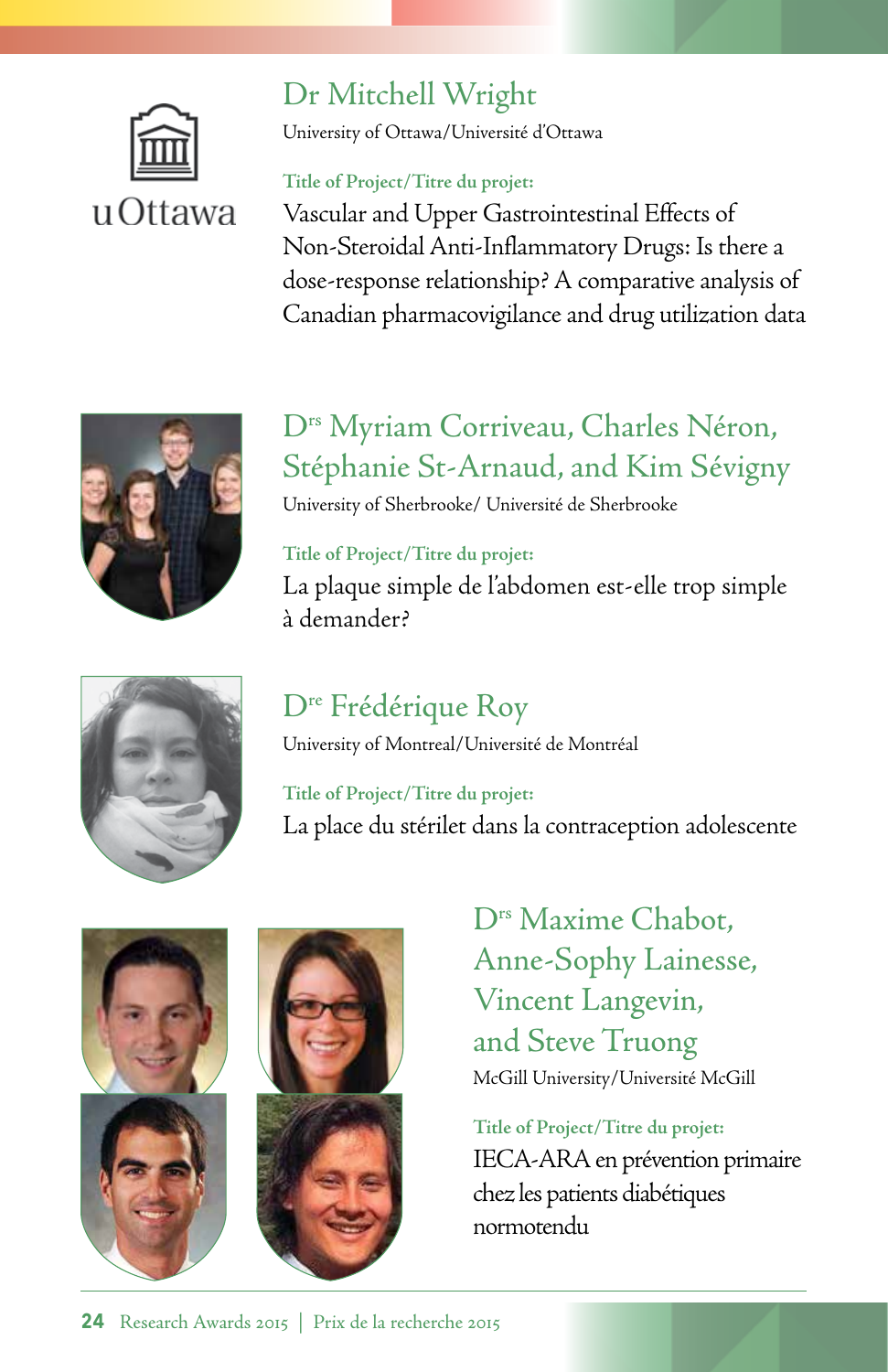

## D<sup>r</sup> Mathieu Brunet

Laval University/ Université Laval

 Iliotibial Band Syndrome in Runners: A clinical review **Title of Project/Titre du projet:** 



## Dr Alex Mazurek

Dalhousie University/Université Dalhousie

### **Title of Project/Titre du projet:**

Is There a Relationship between ST-Segment Elevation Myocardial Infarction (STEMI) Presentation Frequency and Facility Treatment Quality? Results from a Canadian provincial registry



### Dr David Kwinter

Memorial University/Université Memorial

### **Title of Project/Titre du projet:**

Compendium, Free Open-Access Clinical Reference Platform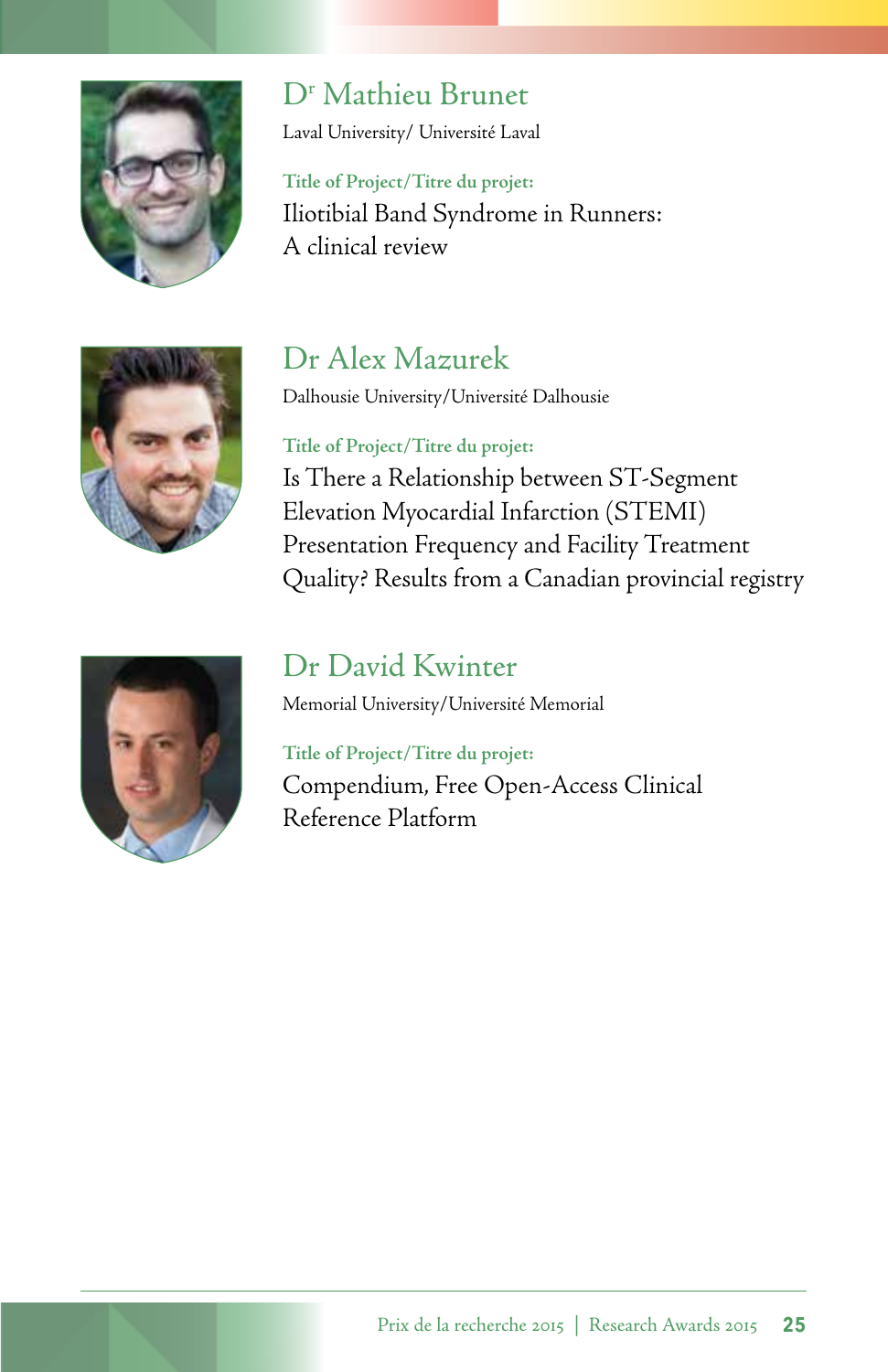| <b>Notes</b> |
|--------------|
|--------------|

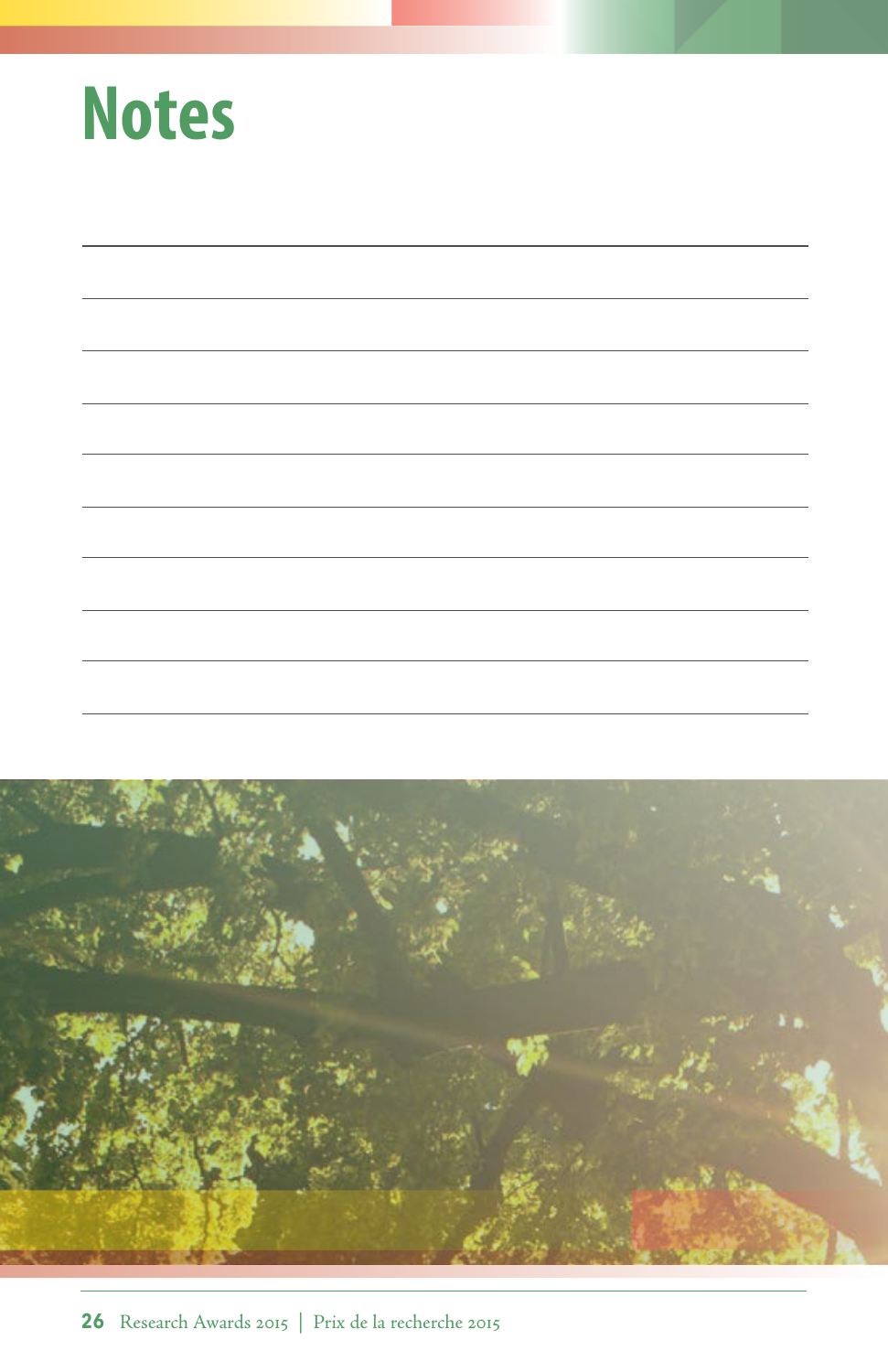